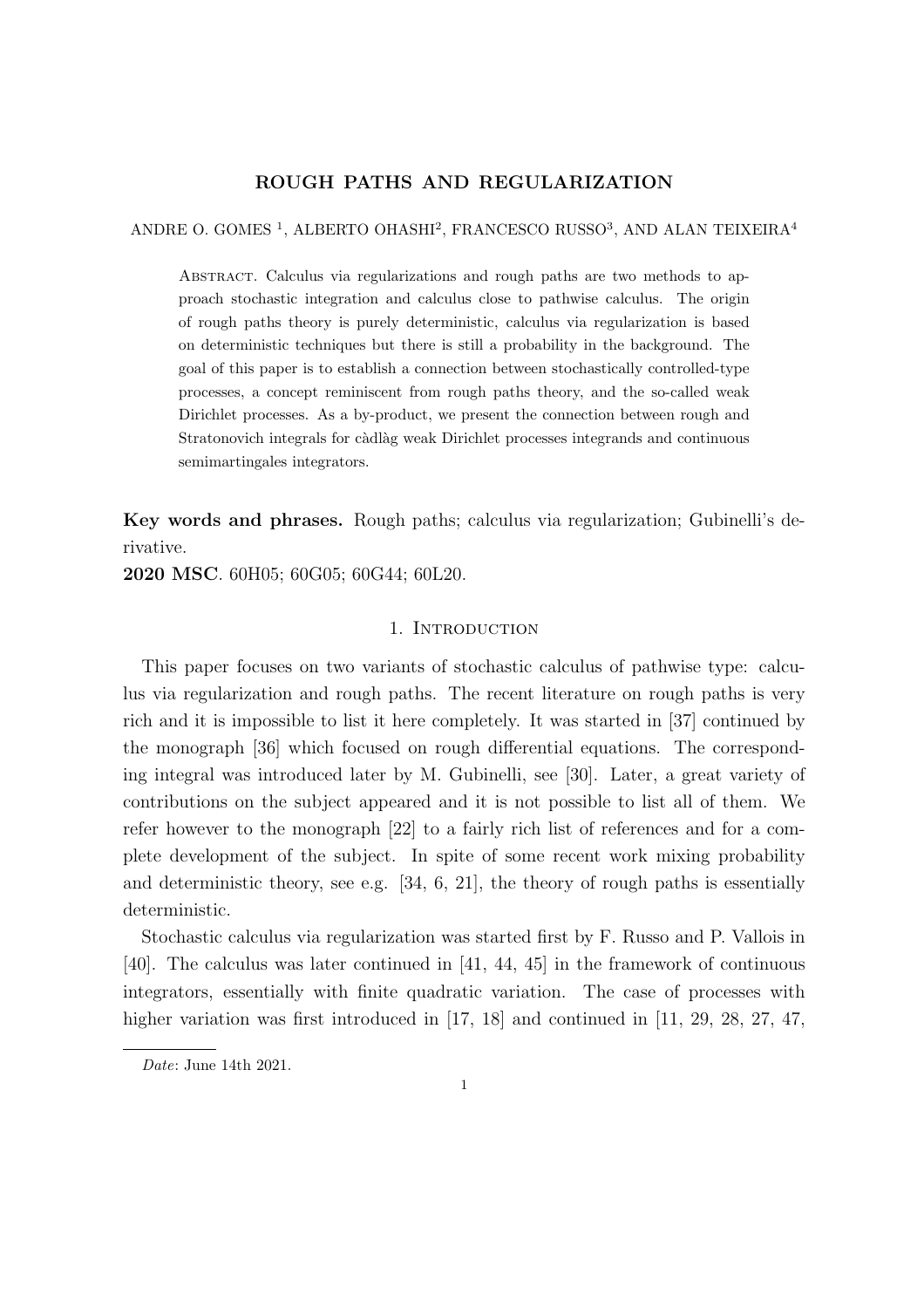4], especially in relation with fractional Brownian motion and related processes. A not very recent survey paper in the framework of finite dimensional processes is [46]. Stochastic calculus via regularization for processes taking values in Banach spaces, with applications to the path-dependent case, was realized in [12, 13] and in [8]. The case of real-valued jump integrators was first introduced in [42] and then deeply investigated in [1] and later by [2]. Applications to mathematical finance (resp. to fluidodynamics modeling) were published in [10] (resp. [19]).

An important notion which emerged in calculus via regularization is the notion of weak Dirichlet processes, started in  $[17, 26]$ . Such a process X is the sum of a local martingale M and an orthogonal process A such that  $[A, N] = 0$  for any continuous martingale. This constitutes a natural generalization of the notion of semimartingale and of Dirichlet process (in the sense of Föllmer), see [20]. In particular, [26] allowed to establish chain rule type decomposition extending Itô formulae with applications to control theory, see [25]. That concept was extended to the jump case by [7] and its related calculus was performed by [2] with applications to BSDEs, see [3]. In [15, 14] one has performed weak Dirichlet decomposition of real functional of Banach spacevalued processes. In [8, 16] one has investigated strict solutions of path-dependent PDEs.

In this paper we wish first to give a key to revisit the theory of rough paths under the perspective of stochastic calculus via regularizations. The idea here is not to summarize the theory of rough paths integrals, but to propose a variant version which is directly probabilistic. In particular, we emphasize the strong link between the notion of weak Dirichlet process and one of stochastically controlled process, which is a stochastic version of the one proposed by Gubinelli [30]. According to Definition 3.2 such a process fulfills

(1.1) 
$$
Y_t - Y_s = Y'_s(X_t - X_s) + R_{s,t}^Y, s < t,
$$

where

(1.2) 
$$
\lim_{\varepsilon \to 0^+} \frac{1}{\varepsilon} \int_0^t R^Y_{s,s+\varepsilon}(X_{s+\varepsilon} - X_s) ds = 0,
$$

in probability for each  $t \in [0, T]$ .

Here, X is the reference driving noise, Y' is a process (not necessarily admitting  $\gamma$ -Hölder continuous paths). The orthogonality condition (1.2) resembles the  $2\gamma$ -Hölderregularity condition reminiscent from [30].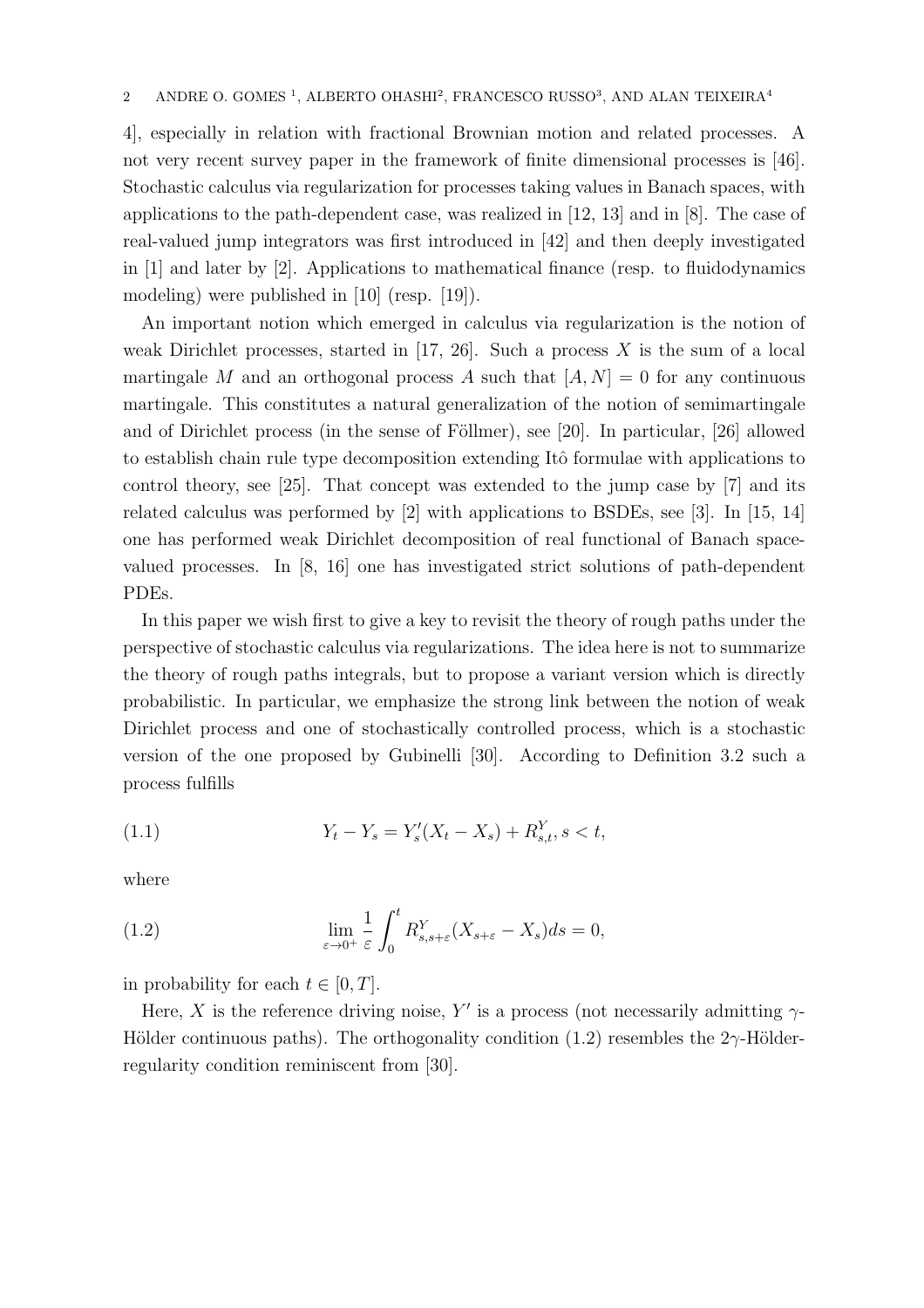Propositions 3.7 and 3.9 present the connection between weak Dirichlet processes and stochastically controlled processes. In particular, when the reference driving noise is a martingale, then both concepts coincide. As a side effect, Theorem 5.6 shows Stratonovich integration as a stochastic rough-type integration for weak Dirichlet integrands and continuous semimartingale integrators. The connection between rough paths theory with semimartingales has been investigated by some authors. [9] shows pathwise Wong-Zakai-type theorems for Stratonovich SDEs driven by continuous semimartingales. In particular, the integral defined by rough paths theory agrees with Stratonovich integrals for real-valued functions  $f(X)$  of the driving noise X, see also Proposition 17.1 in [23]. Recently, [21] introduces a concept of rough semimartingales and develops the corresponding stochastic integration having a deterministic rough path in the background and mixing with p-variation regularity. Beyond semimartingale driving noises, we drive attention to the recent work of [35]. The authors have established the connection between rough integrals and trapezoidal Riemann sum approximations for controlled processes integrands (in the pathwise sense of [30]) and a general class of Gaussian driving noises.

In this article, we take full advantage of the probability measure and the stochastic controllability (1.1) to establish consistency between stochastic rough-type and Stratonovich integrals for more general integrands. In the companion paper in preparation [38], a detailed analysis on stochastic rough-type integrals driven by Gaussian rough paths and their connection with Stratonovich and Skorohod integrals is presented.

The paper is organized as follows. After this introduction, in Section 2.2 we introduce some notations about matrix-valued calculus via regularization. In Section 3 we introduce the notion of stochastically controlled paths and the one of stochastic Gubinelli derivative, under the inspiration of the classical rough paths theory. We link this with the notion of Dirichlet process. In Section 4 we introduce the second order process (connected with the Lévy area) and finally in Section 5 discuss the notion of rough stochastic integrals via regularization, examining carefully the case when the integrator is a semimartingale.

# 2. Preliminary notions

2.1. Basic notations. We introduce here some basic notations intervening in the paper.  $T > 0$  will be a finite fixed horizon. Regarding linear algebra, vectors or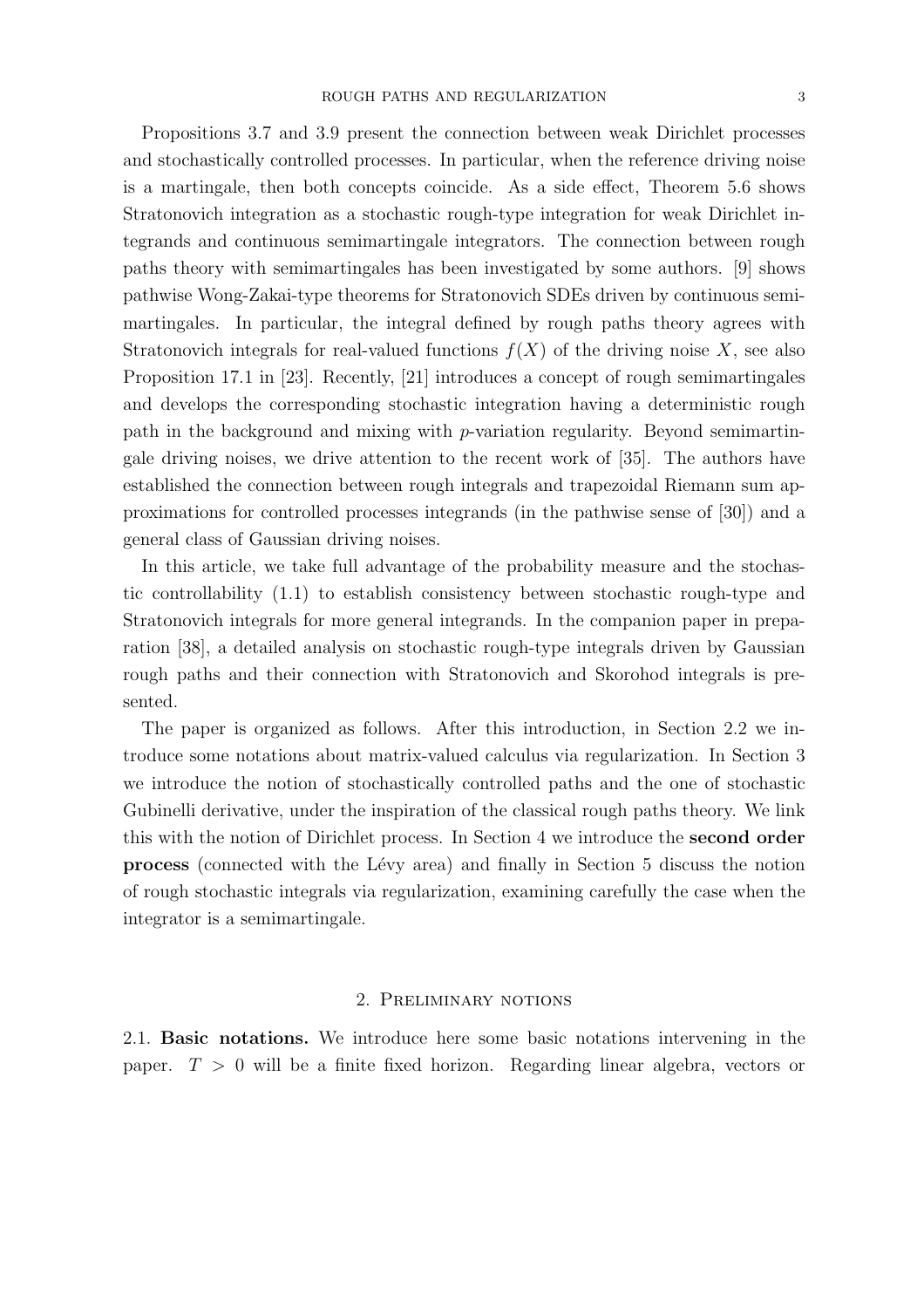elements of  $\mathbb{R}^d$  will be assimilated to column vectors, so that if x is a vector in  $\mathbb{R}^d$ , then  $x^{\top}$  is a row vector.

We continue fixing some notations. In the sequel, finite-dimensional Banach spaces  $E$ will be equipped with a norm  $|\cdot|$ , typically  $E = \mathbb{R}^d$ . Let  $T > 0$  be a fixed maturity. For  $\alpha \in ]0,1],$  the notation  $C^{[\alpha]}([0,T];E)$  is reserved for E-valued paths defined on  $[0,T],$ Hölder continuous of index  $\alpha \in ]0,1]$ . For  $X \in C^{[\alpha]}([0,T];E)$ , the usual seminorm is given by

$$
||X||_{\alpha} := \sup_{s,t \in [0,T], s \neq t} \frac{|X_{s,t}|}{|t-s|^{\alpha}}
$$

,

where we set

(2.1) 
$$
X_{s,t} := X_t - X_s, \ 0 \le s, t \le T.
$$

When  $E = \mathbb{R}$  we simply write  $C^{[\alpha]}([0,T])$ 

For a two-parameter function  $R: [0, T]^2 \to \mathbb{R}$ , vanishing on the diagonal  $\{(s, t)|0 \leq t\}$  $s = t \leq T$ , we write  $R(s, t) := R_{s,t}$ . We say that  $R \in C^{\alpha}([0, T]^2)$  if

(2.2) 
$$
||R||_{\alpha} := \sup_{s,t \in [0,T]^2} \frac{|R_{s,t}|}{|t-s|^{\alpha}} < \infty.
$$

By convention the quotient  $\frac{0}{0}$  will set to zero. In the sequel, if  $n \in \mathbb{N}^*$ , we will extend a function  $R \in C([0,T]^n)$  to  $\mathbb{R}^n$  by continuity, setting

(2.3) 
$$
R_{t_1,\dots,t_n} := R_{(t_1 \wedge T),\dots,(t_n \wedge T)}.
$$

 $(\Omega, \mathcal{F}, P)$  will be a fixed probability space. Let  $X^1, X^2$  be two stochastic processes, continuous for simplicity.

We introduce

(2.4) 
$$
C(\varepsilon, X^1, X^2)(t) = \int_0^t \frac{\left(X^1_{s+\varepsilon} - X^1_s\right)\left(X^2_{s+\varepsilon} - X^2_s\right)}{\varepsilon} ds, \quad t \ge 0.
$$

In the sequel  $(\mathcal{F}_t)$  will be a filtration fulfilling the usual condition.

**Definition 2.1.** (1) The **covariation** of  $X^1$  and  $X^2$  is the continuous process (whenever it exists)  $[X^1, X^2]$  such that, for  $t \geq 0$ ,

 $C(\varepsilon, X^1, X^2)(t)$  converges in probability to  $[X^1, X^2]_t$ .

We say that the covariation  $[X^1, X^2]$  exists in the strong sense if moreover

(2.5) 
$$
\sup_{0<\varepsilon\leq 1}\int_0^T\frac{\left|\left(X_{s+\varepsilon}^1-X_s^1\right)\left(X_{s+\varepsilon}^2-X_s^2\right)\right|}{\varepsilon}ds<\infty.
$$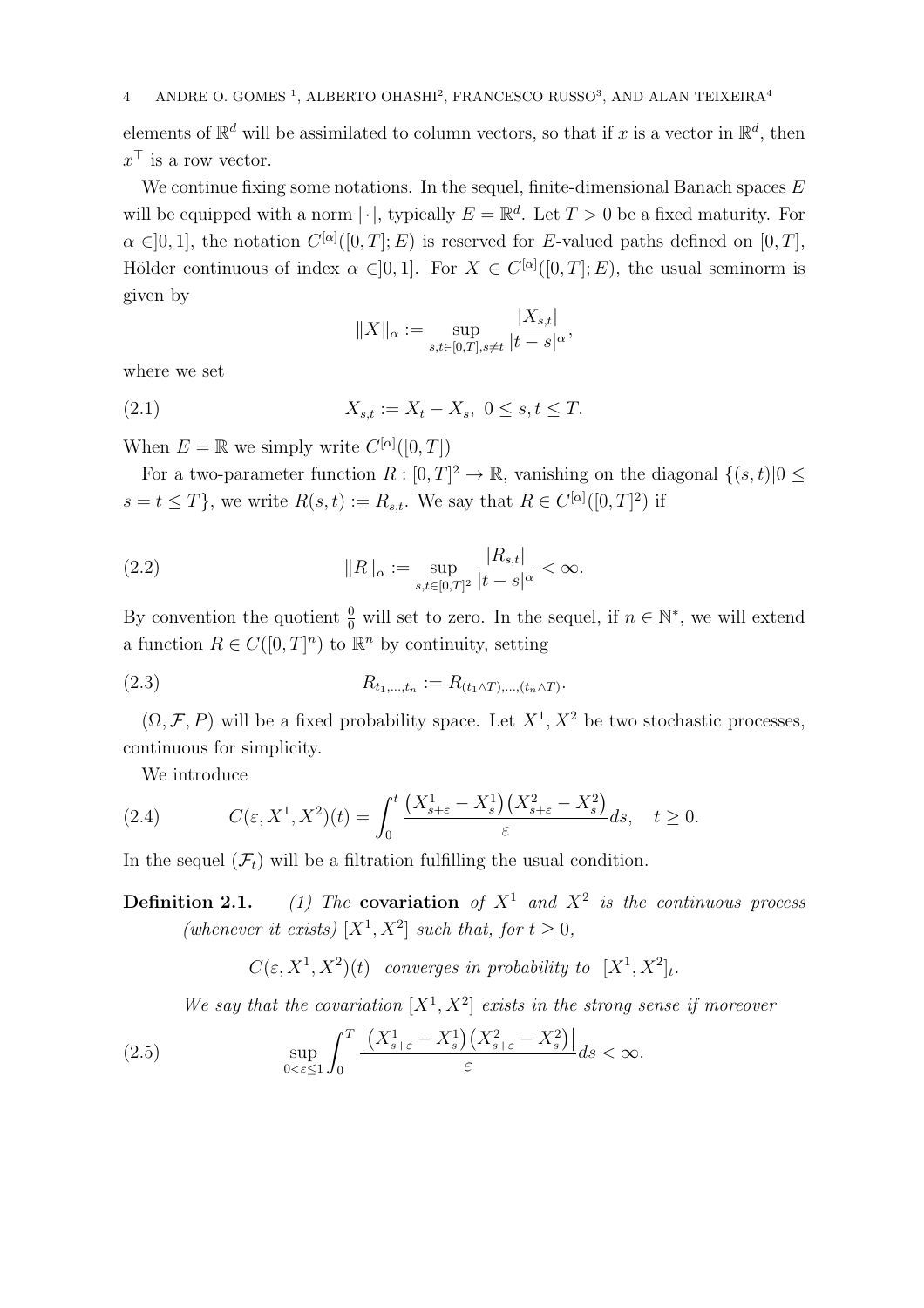- (2) A vector of processes  $(X^1, \dots, X^d)^\top$  is said to have all its **mutual covaria**tions if  $[X^i, X^j]$  exists for every  $1 \leq i, j \leq d$ .
- $(3)$  A real process X is said to be strong finite cubic variation process, see [18], if there is a process  $\xi$  such that, for every  $t \in [0, T]$ ,

$$
\int_0^t \frac{|X_{s+\varepsilon}^1 - X_s^1|^3}{\varepsilon} ds \to \xi,
$$

in probability. If  $\xi = 0$  then X is said to have zero cubic variation.

- (4) A real-valued (continuous)  $(\mathcal{F}_t)$ -martingale orthogonal process A is a continuous adapted process such that  $[A, N] = 0$  for every  $(\mathcal{F}_t)$ -local martingale N. A real-valued (continuous)  $(F)$ -weak Dirichlet process is the sum of a continuous  $(\mathcal{F}_t)$ -local martingale M and an  $(\mathcal{F}_t)$ -martingale orthogonal process.
- Remark 2.2.  $,X^2$  are two semimartingales then  $(X^1, X^2)^\top$  has all its mutual covariations, see Proposition 1.1 of [43] and  $[X^1, X^2]$  is the classical covariation of semimartingales.
	- (2) It may happen that  $[X^1, X^2]$  exists but  $(X^1, X^2)^\top$  does not have all its mutual covariations, see Remark 22 of [46].
	- (3) If  $X^1$  (resp.  $X^2$ ) has  $\alpha$ -Hölder (resp.  $\beta$ -Hölder) paths with  $\alpha + \beta > 1$ , then  $[X^1, X^2] = 0$ , see Propositions and 1 of [46].

Suppose that  $M = (M^1, \ldots, M^d)$ , and  $M^1, \ldots, M^d$  are real-valued local martingales. In particular  $M^{\top}$  is an  $\mathbb{R}^{d}$ -valued local martingale. We denote by  $\mathcal{L}^{2}(d[M, M])$  the space of processes  $H = (H^1, \ldots, H^d)$  where  $H^1, \ldots, H^d$  are real progressively measurable processes and

(2.6) 
$$
\sum_{i,j} \int_0^T H_s^i H_s^j d[M^i, M^j]_s < \infty \quad \text{a.s.}
$$

 $\mathcal{L}^2(d[M,M])$  is an F-space with respect to the metrizable topology  $d_2$  defined as follows:  $(H^n)$  converges to H when  $n \to \infty$  if

$$
\sum_{i,j} \int_0^T ((H^n)_s^i - H_s^i)((H^n)_s^j - H_s^j)d[M^i, M^j]_s \to 0,
$$

in probability, when  $n \to \infty$ .

.

Similarly as in (27), in Section 4.1 of [46], one can prove the following.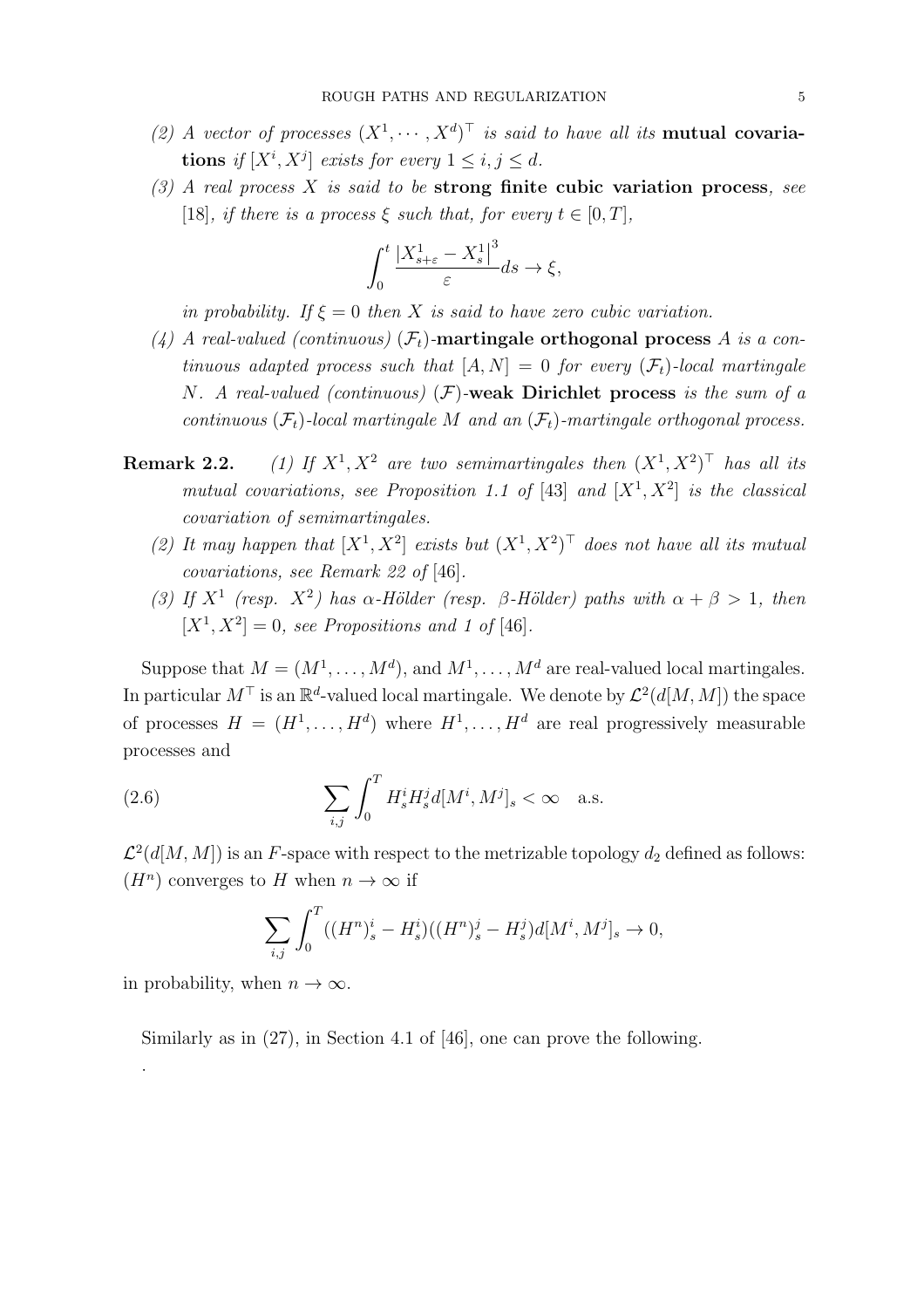**Proposition 2.3.** Let  $X^1, X^2$  be two processes such that  $(X^1, X^2)^\top$  has all its mutual covariations, and H be a continuous (excepted eventually on a countable number of points) real-valued process, then

$$
\frac{1}{\varepsilon} \int_0^{\cdot} H_s(X_{s+\varepsilon}^1 - X_s^1)(X_{s+\varepsilon}^2 - X_s^2) ds \to \int_0^{\cdot} H_s d[X^1, X^2]_s
$$

in the ucp sense, when  $\varepsilon \to 0$ .

2.2. Matrix-valued integrals via regularization. Here we will shortly discuss about matrix-valued stochastic integrals via regularizations. Let  $\mathbb{M}^{n \times d}$  be the linear space of the real  $n \times d$  matrices, which in the rough paths literature are often associated with tensors.

For every  $(s,t) \in \Delta := \{(s,t)|0 \leq s \leq t \leq T\}$ , we introduce two  $\mathbb{M}^{n \times d}$ -valued stochastic integrals via regularizations. Let X (resp. Y) be an  $\mathbb{R}^d$ -valued (resp.  $\mathbb{R}^n$ valued) continuous process (resp. locally integrable process) indexed by  $[0, T]$ .

So  $X = (X^1, ..., X^d)^{\top}$  (resp.  $Y = (Y^1, ..., Y^n)^{\top}$ ).

(2.7) 
$$
\int_{s}^{t} Y \otimes d^{-} X := \lim_{\varepsilon \to 0+} \int_{s}^{t} Y_{r} \frac{(X_{r+\varepsilon} - X_{r})^{\top}}{\varepsilon} dr,
$$

(2.8) 
$$
\left(\text{resp. } \int_s^t Y \otimes d^\circ X := \lim_{\varepsilon \to 0+} \int_s^t \frac{Y_r + Y_{r+\varepsilon} (X_{r+\varepsilon} - X_r)^\top}{2} dr\right),
$$

provided that previous limit holds in probability and the random function  $t \mapsto \int_0^t Y \otimes$  $d^-X$ , (resp.  $t \mapsto \int_0^t Y \otimes d^{\circ}X$ ), admits a continuous version. In particular

$$
\left(\int_s^t Y \otimes d^-X\right)(i,j) = \int_s^t Y^i \otimes d^-X^j.
$$

We remark that  $\int_s^t Y \otimes d^-X$  exists if and only if  $\int_s^t Y^i \otimes d^-X^j$  exist for every  $1 \leq i \leq$  $n, 1 \leq j \leq d.$ 

Suppose now that Y is continuous. We denote by  $[X, Y]$  the matrix

$$
[X,Y](i,j) = [X^i, Y^j], 1 \le i \le d, 1 \le j \le n,
$$

provided those covariations exist. If  $n = d$  and  $X = Y$ , previous matrix exists for instance if and only if  $X$  has all its mutual covariations.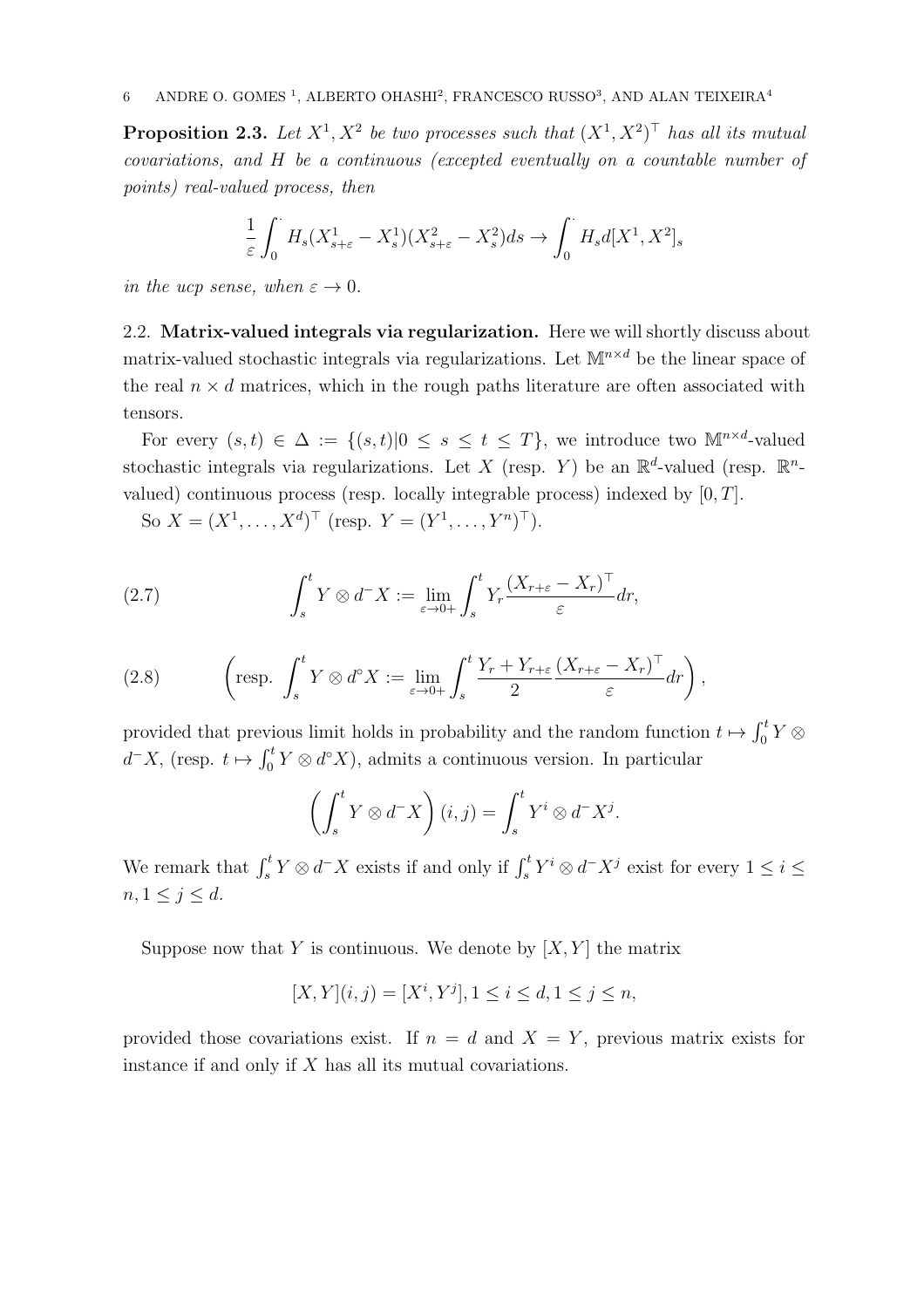We will denote by  $[X, X]^{\mathbb{R}}$  the **scalar quadratic variation** defined as the real continuous process (if it exists) such that

$$
[X, X]_t^{\mathbb{R}} := [X^{\top}, X] = \lim_{\varepsilon \to 0} \int_0^t \frac{|X_{s+\varepsilon} - X_s|^2}{\varepsilon} ds, \quad t \in [0, T],
$$

when the limit holds in probability.  $[X, X]^{\mathbb{R}}$ , when it exists, is an increasing process. When  $X^i$  are finite quadratic variation processes for every  $1 \leq i \leq d$ , then

$$
[X,X]^{\mathbb{R}} = \sum_{i=1}^{d} [X^i, X^i].
$$

We recall that  $\mathbb{R}^d$ -valued continuous process is called semimartingale with respect to a filtration  $(\mathcal{F}_t)$ , if all its components are semimartingales.

### 3. Stochastically controlled paths and Gubinelli derivative

In [30], the author introduced a class of controlled paths Y by a reference function.

**Definition 3.1.** (Gubinelli). Let X be a function belonging to  $C^{[\gamma]}([0,T];E)$  with  $\frac{1}{3} < \gamma < \frac{1}{2}$ . An element Y of  $C^{[\gamma]}([0,T])$  is called weakly controlled (by X) if there exists a function  $Y' \in C^{[\gamma]}([0,T];E)$  (here by convention, Y' will be a row vector), so that the remainder term R defined by the relation

$$
Y_{s,t} = Y_s'(X_t - X_s) + R_{s,t}, s, t \in [0, T],
$$

belongs to  $C^{[2\gamma]}([0,T]^2)$ .

From now on X will stand for a fixed  $\mathbb{R}^d$ -valued reference continuous process. The definition below is inspired by previous one.

**Definition 3.2.** (1) We say that an R-valued stochastic process Y is **stochasti**cally controlled by X if there exists an  $\mathbb{R}^d$ -valued stochastic process Y' (here again indicated by a row vector) so that the remainder term  $R<sup>Y</sup>$  defined by the relation

(3.1) 
$$
Y_t - Y_s = Y'_s(X_t - X_s) + R_{s,t}^Y, s < t,
$$

satisfies

(3.2) 
$$
\lim_{\varepsilon \to 0^+} \frac{1}{\varepsilon} \int_0^t R^Y_{s,s+\varepsilon}(X_{s+\varepsilon} - X_s) ds = 0,
$$

in probability for each  $t \in [0, T]$ . Y' is called **stochastic Gubinelli derivative**.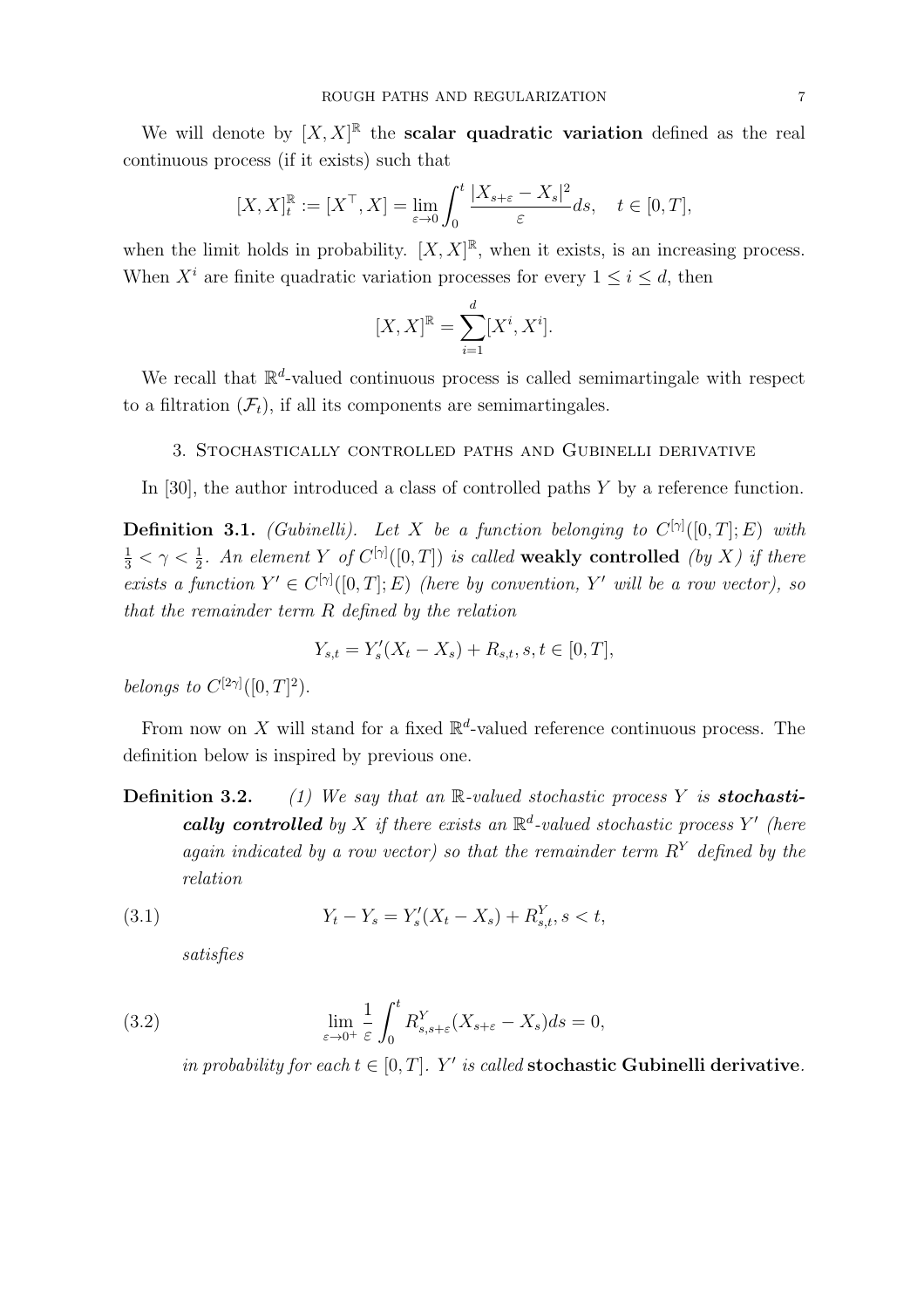- (2)  $\mathcal{D}_X$  will denote the couples of processes  $(Y, Y')$  satisfying (3.1) and (3.2).
- (3) If Y is an  $\mathbb{R}^n$ -valued process whose components are  $Y^1, \ldots, Y^n$ , then Y is said to be stochastically controlled by  $X$  if every component  $Y^i$  is stochastically controlled by  $X$ . The matrix  $Y'$  whose rows are stochastic Gubinelli derivatives  $(Y^i)'$  of  $Y^i$  is called (matrix) stochastic Gubinelli derivative of Y. The relations (3.1) and (3.2) also make sense in the vector setting.  $\mathcal{D}_X(\mathbb{R}^n)$  will denote the couples  $(Y, Y')$ , where Y is a  $\mathbb{R}^n$ -valued process, being stochastically controlled by X and Y' is a Gubinelli derivative. We remark that  $R<sup>Y</sup>$  also depends on the process X.

Similarly to the theory of (deterministic) controlled rough paths, in general, Y can admit different stochastic Gubinelli derivatives. However Proposition 3.7 states sufficient conditions for uniqueness.

Let us now provide some examples of stochastically controlled processes.

**Example 3.3.** Let X be an  $\mathbb{R}^d$ -valued continuous process having all its mutual covariations. Let Y be an R-valued process such that, for every  $1 \leq i \leq d$ ,  $[Y, X^i]$  exists in the strong sense and  $[Y, X^i] = 0$ . Consider for instance the three following particular cases.

- $(Y, X^1, \ldots, X^d)$  has all its mutual covariations and  $[Y, X] = 0$ . In this case, for every  $1 \leq i \leq d$ ,  $[Y, X^i]$  exists in the strong sense.
- Let Y (resp. X) be a  $\gamma$ -continuous (resp.  $\gamma$ -continuous) process with  $\gamma + \gamma' > 1$ . Again [Y, X<sup>i</sup>] admits its mutual covariations in the strong sense and [Y, X<sup>i</sup>] = 0, for every  $1 \leq i \leq d$  since

$$
\int_0^T |Y_{s+\varepsilon} - Y_s||X_{s+\varepsilon}^i - X_s^i||\frac{ds}{\varepsilon} \le \text{const } \varepsilon^{\gamma + \gamma' - 1} \to 0,
$$

when  $\varepsilon \to 0_+$ , for every  $1 \leq i \leq d$ .

We recall that, under those conditions, the Young integral  $\int_0^t Y d^{(y)}X$ ,  $t \in$  $[0, T]$  exists, see [48, 5].

- If  $X^i, 1 \leq i \leq d$ , are continuous bounded variation processes and Y is a.s. locally bounded.
- (1) We claim that Y is stochastically controlled by X with  $Y' \equiv 0$ .
- (2) If moreover  $[X, X]^{\mathbb{R}} \equiv 0$ , then Y' can be any locally bounded process: therefore the stochastic Gubinelli derivative is not unique.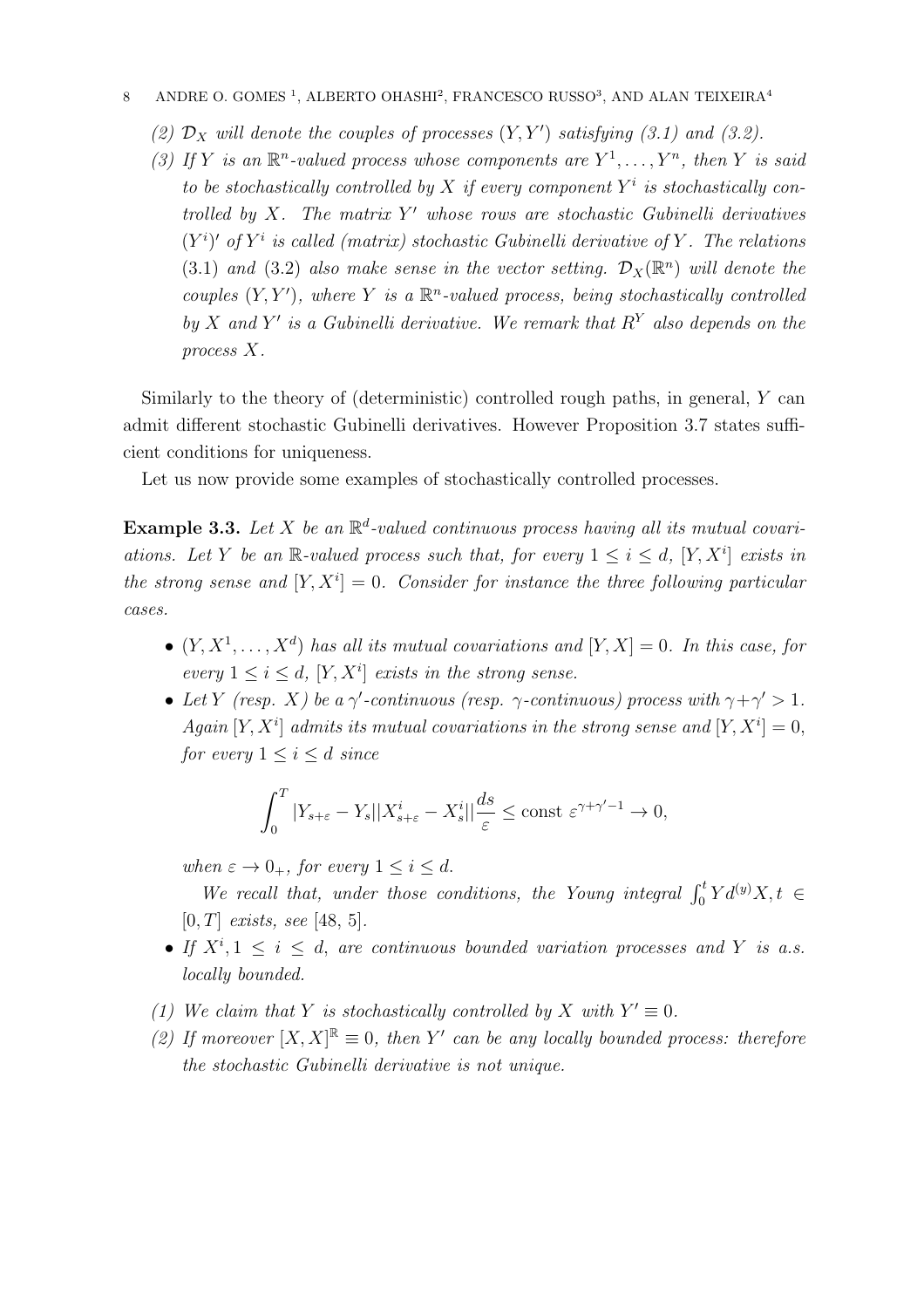Indeed, for  $0 \leq s \leq t \leq T$ , write

$$
Y_t - Y_s = Y'_s(X_t - X_s) + R_{s,t}^Y.
$$

(1) If  $Y' \equiv 0$  we have

$$
\frac{1}{\varepsilon} \int_0^t R_{s,s+\varepsilon} (X_{s+\varepsilon} - X_s) ds \to 0,
$$

when  $\varepsilon \to 0_+$ , since

(3.3) 
$$
\frac{1}{\varepsilon} \int_0^t (Y_{s+\varepsilon} - Y_s)(X_{s+\varepsilon} - X_s) ds \to [Y, X] = 0,
$$

when  $\varepsilon \to 0$ .

(2) If  $[X, X]^{\mathbb{R}} \equiv 0$  and Y' is a locally bounded process, then we also have

$$
\lim_{\varepsilon \to 0+} \frac{1}{\varepsilon} \int_0^t Y_s'(X_{s+\varepsilon} - X_s)(X_{s+\varepsilon} - X_s) ds = 0, \ t \in [0, T].
$$

This follows by

$$
\lim_{\varepsilon \to 0+} \frac{1}{\varepsilon} \int_0^t |Y_s'| |X_{s+\varepsilon} - X_s|^2 ds = 0, \ t \in [0, T],
$$

 $[X, X]^{\mathbb{R}} = 0$  and Kunita-Watanabe inequality, see e.g. Proposition 1 4) of [46]. We leave the detailed proof to the reader. The result follows by  $(3.3)$ .

In the second example we show that a weakly controlled process in the sense of Gubinelli is a stochastically controlled process.

**Example 3.4.** Let X be an  $\mathbb{R}^d$ -valued  $\gamma$ -Hölder continuous process, with  $\frac{1}{3} < \gamma < \frac{1}{2}$ . Let Y be a  $\gamma$ -Hölder continuous real-valued process such that there exists an  $\mathbb{R}^d$ -valued process Y', so that the remainder term  $R<sup>Y</sup>$ , given through the relation

$$
Y_{s,t} = Y_s'(X_t - X_s) + R_{s,t}^Y,
$$

belongs to  $C^{[2\gamma]}([0,T]^2)$ . In particular  $\omega$ -a.s., Y is weakly controlled by X. Then, Y is stochastically controlled by  $X$ . Indeed a.s.

(3.4) 
$$
\sup_{0 \le t \le T} \left| \frac{1}{\varepsilon} \int_0^t R^Y_{s,s+\varepsilon}(X_{s+\varepsilon} - X_s) ds \right| \le T \|R\|_{2\gamma} \|X\|_{\gamma} \varepsilon^{3\gamma - 1} \to 0,
$$

as  $\varepsilon \to 0^+$ . In particular the result follows because  $\gamma > \frac{1}{3}$ .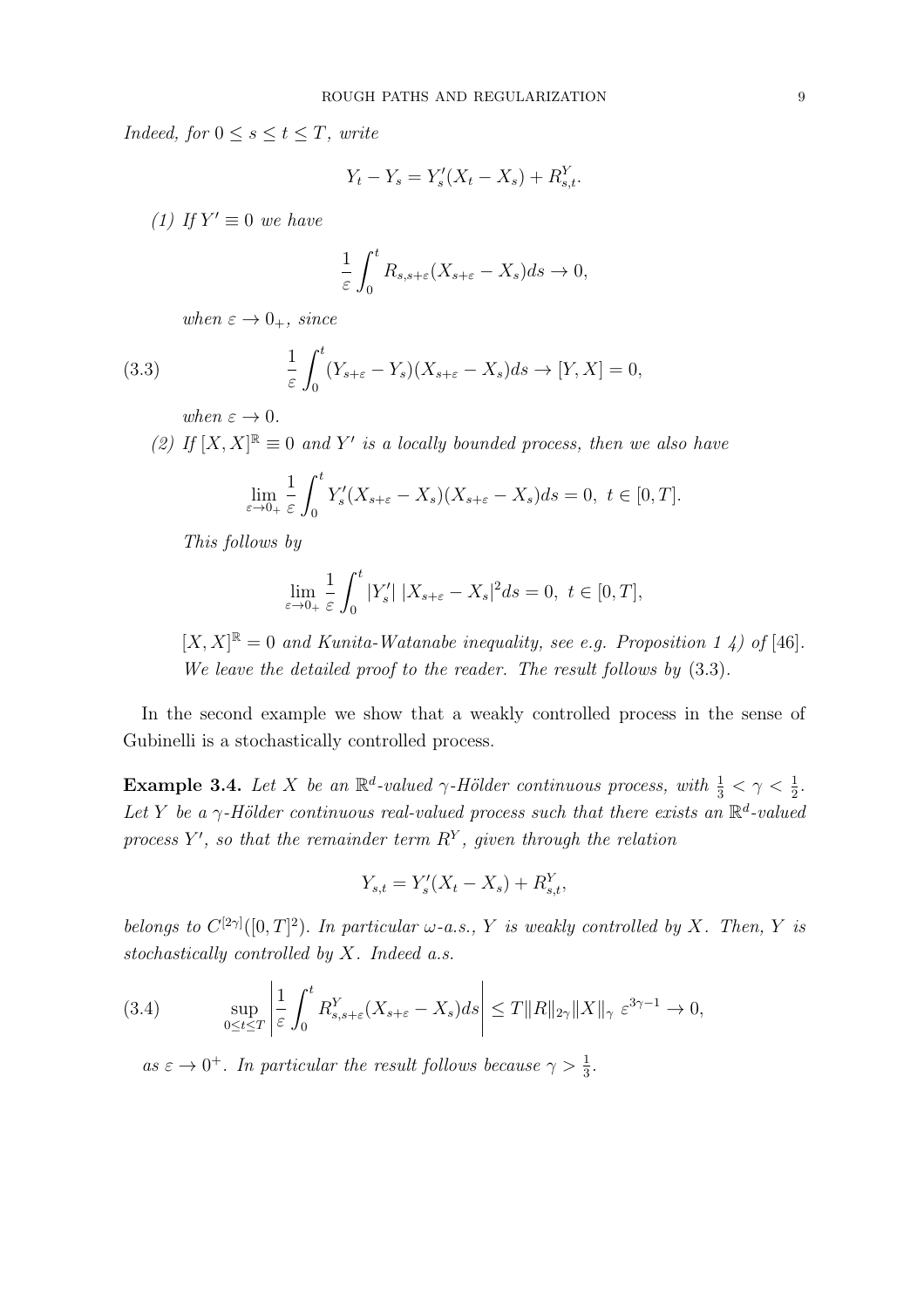**Example 3.5.** Let X be an d-dimensional continuous semimartingale. Let  $Z =$  $(Z^1, \ldots, Z^d)$  where the components  $Z^1, \ldots, Z^d$  are càglàd progressively measurable processes. We set

$$
Y_t = \int_0^t Z_s \cdot dX_s := \sum_{i=1}^d \int_0^t Z_s^i dX_s^i, \ t \in [0, T].
$$

Then, the real-valued process Y is stochastically controlled by X and Z is a Gubinelli stochastic derivative.

Indeed, for  $s, t \in [0, T]$  such that  $s \leq t$ , we define  $R^Y$  implicitly by the relation

$$
Y_t - Y_s = Z_s^{\top} (X_t - X_s) + R_{s,t}^Y.
$$

We have

$$
\frac{1}{\varepsilon} \int_0^t R^Y_{s,s+\varepsilon}(X_{s+\varepsilon}-X_s)ds = I_1(t,\varepsilon)-I_2(t,\varepsilon),
$$

with

(3.5) 
$$
I_1(t,\varepsilon) = \frac{1}{\varepsilon} \int_0^t (Y_{s+\varepsilon} - Y_s)(X_{s+\varepsilon} - X_s) ds
$$

$$
I_2(t,\varepsilon) = \frac{1}{\varepsilon} \int_0^t Z_s^{\top} (X_{s+\varepsilon} - X_s)(X_{s+\varepsilon} - X_s) ds.
$$

 $I_1(t,\varepsilon)$  converges in probability to

(3.6) 
$$
[Y, X]_t = \int_0^t Z_s^\top d[X, X]_s, \ t \in [0, T],
$$

by Proposition 9 of [46]. We emphasize that the k-component of the integral on the right-hand side of (3.5) is

$$
\frac{1}{\varepsilon} \sum_{j=1}^d \int_0^t Z_s^j (X_{s+\varepsilon}^j - X_s^j)(X_{s+\varepsilon}^k - X_s^k) ds.
$$

Reasoning component by component, it can be also shown by Proposition 2.3. that  $I_2(t,\varepsilon)$  also converges in probability to the right-hand side of (3.6).

**Example 3.6.** Let  $X$  be an d-dimensional process whose components are finite strong cubic variation processes and at least one component has a zero cubic variation. Let  $f \in C^2(\mathbb{R}^d)$ . Then  $Y = f(X)$  is a stochastically controlled process by X with stochastic Gubinelli derivative  $Y' = (\nabla f)^{\top}(X)$ .

We prove the result for  $d = 1$ , leaving to the reader the general case. Let  $\omega \in \Omega$  be fixed, but underlying. Let  $0 \leq s \leq t \leq T$ . Then, Taylor's formula yields

$$
f(X_t) - f(X_s) = f'(X_s)(X_t - X_s) + R_{s,t}^Y,
$$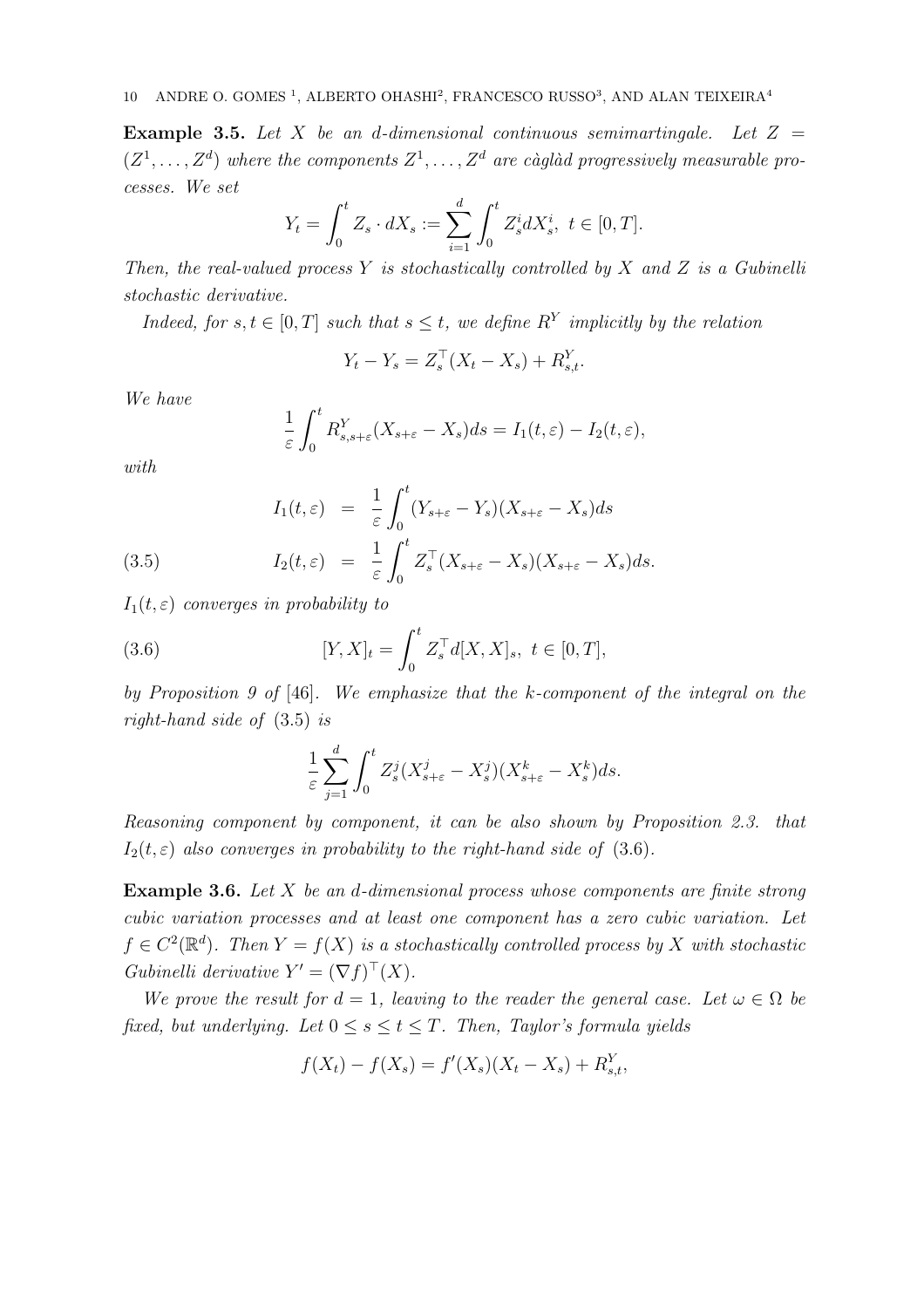where

$$
R_{s,t}^{Y} = (X_t - X_s)^2 \int_0^1 f''(X_s + a(X_t - X_s))(1 - a)da.
$$
  

$$
\left| \frac{1}{\varepsilon} \int_0^t R_{s,s+\varepsilon}^{Y}(X_{s+\varepsilon} - X_s)ds \right| \le \sup_{\xi \in I(\omega)} |f''(\xi)| \int_0^t |X_{s+\varepsilon} - X_s|^3 \frac{ds}{\varepsilon},
$$

where

$$
I(\omega) = [-\min_{t \in [0,T]} X_t(\omega), \max_{t \in [0,T]} X_t(\omega)].
$$

Since the integral on the right-hand side converges in probability (even ucp) to zero,  $R^Y$  fulfills (3.2).

When X is an  $(\mathcal{F}_t)$ -local martingale, Proposition 3.7 below shows that somehow a process Y is stochastically controlled if and only if Y is an  $(\mathcal{F}_t)$ -weak Dirichlet process.

**Proposition 3.7.** Let  $X = M$  be an  $\mathbb{R}^d$ -valued continuous  $(\mathcal{F}_t)$ -local martingale. Let Y be an  $\mathbb{R}\text{-}valued$  continuous adapted process.

- (1) Suppose that Y is a weak Dirichlet process. Then Y is stochastically controlled by M.
- (2) Suppose that Y is stochastically controlled by M and the stochastic Gubinelli  $derivative Y'$  is progressively measurable and càglàd. Then  $Y$  is a weak Dirichlet process with decomposition  $Y = M^Y + A^Y$  where

$$
M_t^Y = \int_0^t Y_s' dM_s, t \in [0, T]
$$

and  $A^Y$  is an  $(\mathcal{F}_t)$ -martingale orthogonal process.

(3) (Uniqueness). There is at most one stochastic Gubinelli's derivative  $Y'$  in the class of càglàd progressively measurable processes, w.r.t to the Doléans measure  $\mu_{[X]}(d\omega, dt) := d[X, X]_t^{\mathbb{R}}$  $t^{\mathbb{R}}(\omega) \otimes dP(\omega).$ 

*Proof.* For simplicity we suppose that  $d = 1$ .

(1) Suppose that Y is a weak Dirichlet process with canonical decomposition

$$
Y = M^Y + A^Y,
$$

where  $M^Y$  is the local martingale and  $A^Y$  such that  $A_0^Y = 0$ , is a predictable process such that  $[A<sup>Y</sup>, N] = 0$  for every continuous local martingale N. By Galtchouk-Kunita-Watanabe decomposition, see [33, 24], there exist Z and O such that

$$
M_t^Y = Y_0 + \int_0^t Z_s dM_s + O_t, \quad t \in [0, T].
$$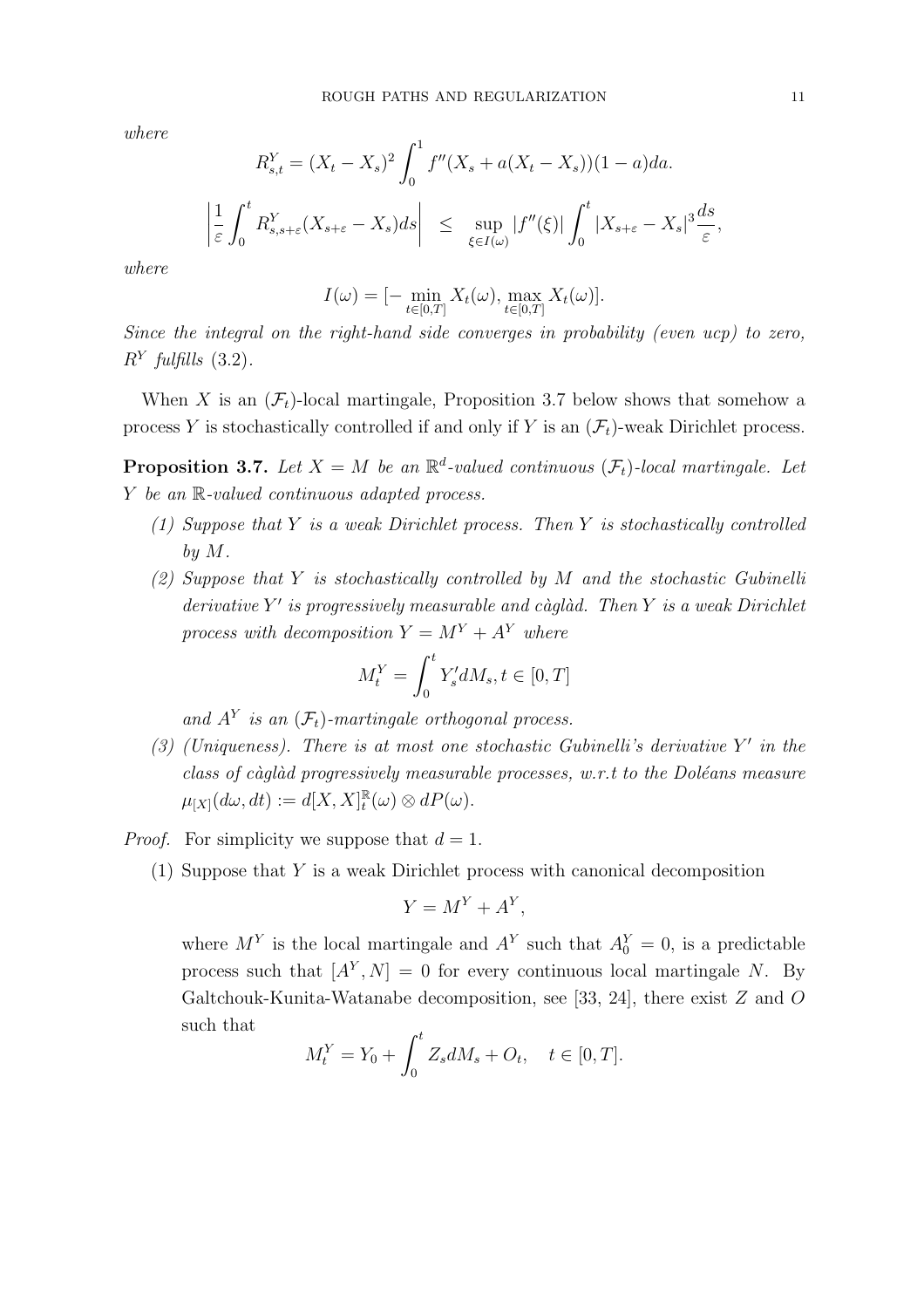Moreover O is a continuous local martingale such that  $[O, M] = 0$ . Then,

$$
Y_t = Y_0 + \int_0^t Z_s dM_s + O_t + A_t^Y, t \in [0, T].
$$

We set  $Y' := Z$ . Hence,

$$
Y_t - Y_s = Y'_s(M_t - M_s) + R_{s,t}^Y,
$$

where we set

(3.7) 
$$
R_{s,t}^{Y} = \int_{s}^{t} (Z_r - Z_s)^{\top} dM_r + O_t - O_s + A_t^{Y} - A_s^{Y}.
$$

Condition (3.2) follows by Remark 3.8 and the fact that  $[O, M] = [A<sup>Y</sup>, M] = 0$ .

(2) Suppose now that Y is stochastically controlled by  $M$  with càglàd stochastic Gubinelli derivative Y'. Then, there is  $R<sup>Y</sup>$  such that (3.1) and (3.2) hold. Setting  $t = s + \varepsilon$ , we have

(3.8) 
$$
Y_{s+\varepsilon} - Y_s = \int_s^{s+\varepsilon} Y'_r dM_r + \int_s^{s+\varepsilon} (Y'_s - Y'_r) dM_r + R^Y_{s,s+\varepsilon}.
$$

where  $R<sup>Y</sup>$  fulfills (3.2). We have

(3.9) 
$$
Y_{s+\varepsilon} - Y_s = \int_s^{s+\varepsilon} Y'_r dM_r + \tilde{R}_{s,s+\varepsilon}^Y,
$$

where

$$
\tilde{R}_{s,s+\epsilon}^Y = \int_s^{s+\epsilon} (Y'_s - Y'_r) dM_r + R_{s,s+\epsilon}^Y,
$$

fulfills (3.2) by Remark 3.8.

Let N be a continuous local martingale. Multiplying (3.9) by  $N_{s+\varepsilon} - N_s$ , integrating from 0 to t, dividing by  $\varepsilon$ , using (3.2) and by Proposition 9 of [46], going to the limit, gives

$$
[Y, N]_t = \int_0^t Y'_r d[M, N]_r, \quad t \in [0, T].
$$

This obviously implies that  $Y$  is a weak Dirichlet process with martingale component  $M^Y = Y_0 + \int_0^{\cdot} Y'_r dM_r$ .

(3) We discuss now the uniqueness of the stochastic Gubinelli derivative. Given two decompositions of  $Y$ , taking the difference, we reduce the problem to the following. Let Y' be a càglàd process and  $R<sup>Y</sup>$ , such that (3.2) holds for  $Y = 0$ , i.e. for every  $0 \leq s < t \leq T$ 

(3.10) 
$$
0 = Y_s'(M_t - M_s) + R_{s,t}^Y,
$$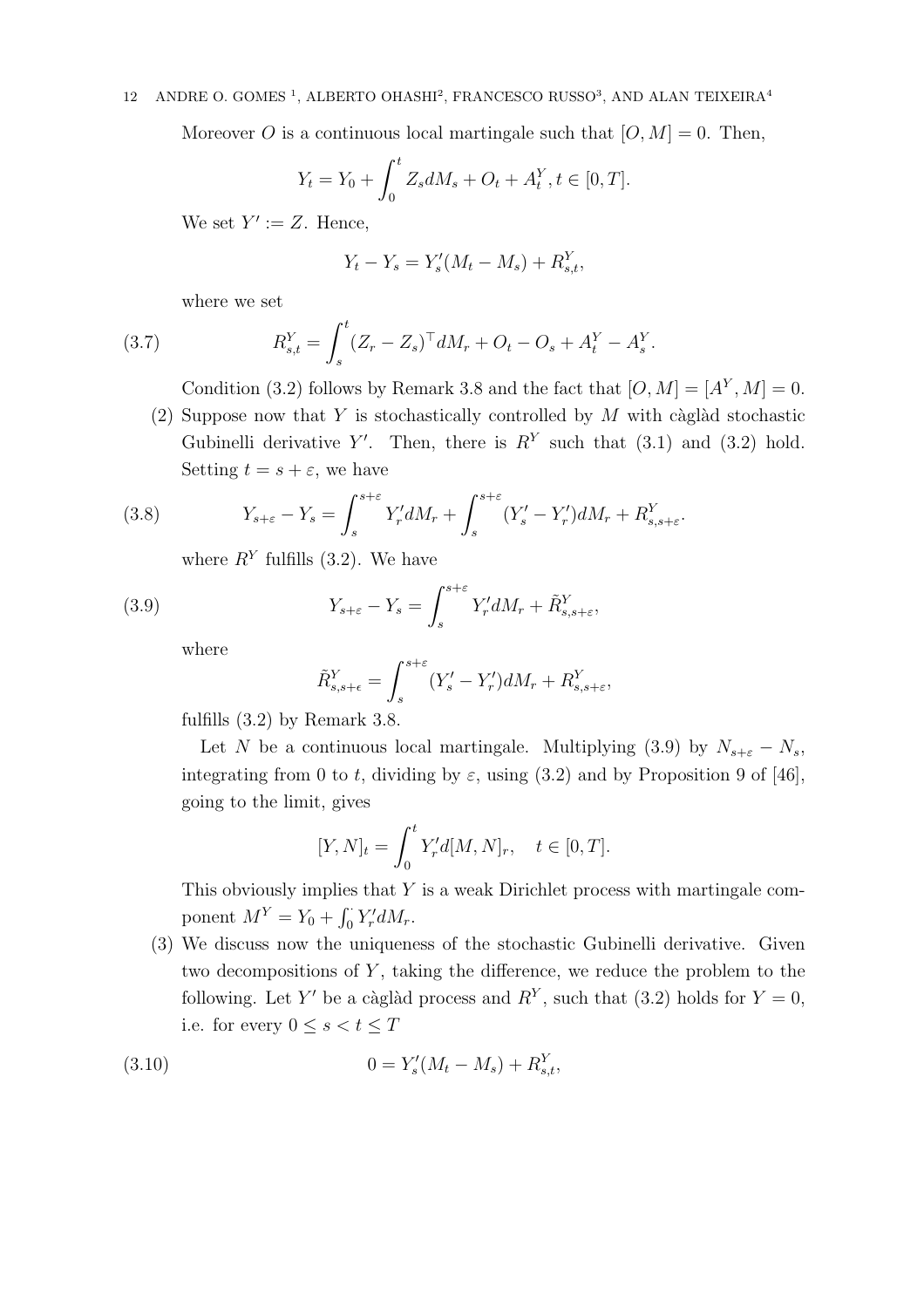satisfies

(3.11) 
$$
\lim_{\varepsilon \to 0^+} \frac{1}{\varepsilon} \int_0^t R^Y_{s,s+\varepsilon} (M_{s+\varepsilon} - M_s) ds = 0,
$$

in probability for each  $t \in [0, T]$ . We need to show that Y' vanishes. Setting  $t = s + \varepsilon$  in (3.10), multiplying both sides by  $M_{s+\varepsilon} - M_s$  integrating, for every  $t \in [0, T]$ , taking into account  $(3.11)$  we get

$$
\lim_{\varepsilon \to 0^+} \int_0^t Y_s'(M_{s+\varepsilon} - M_s)^2 ds = 0,
$$

in probability. According to Remark 2.3, the left-hand side of previous expression equals (the limit even holds ucp)

$$
\int_0^\cdot Y_s'd[M,M]_s\equiv 0.
$$

This concludes the uniqueness result.

 $\Box$ 

**Remark 3.8.** It is not difficult to prove the following. Let X be an  $\mathbb{R}^d$ -valued continuous semimartingale with canonical decomposition  $X = M + V$ . Let Z be a process in  $\mathcal{L}^2(d[M,M])$ . Then

$$
\lim_{\varepsilon \to 0} \frac{1}{\varepsilon} \int_0^{\cdot} ds \left( \int_s^{s+\varepsilon} (Z_r - Z_s) dX_r \right) (X_{s+\varepsilon} - X_s) = 0
$$

ucp.

The result below partially extends Proposition 3.7.

**Proposition 3.9.** Let  $X = M + V$  be an  $\mathbb{R}^d$ -valued  $(\mathcal{F}_t)$ -continuous semimartingale, where  $M$  is a continuous local martingale and  $V$  is a bounded variation process vanishing at zero. Let Y be a real-valued weak Dirichlet process

$$
Y = M^Y + A^Y,
$$

where  $M^Y$  is the continuous local martingale component and  $A^Y$  is a  $(\mathcal{F}_t)$ -martingale orthogonal process vanishing at zero. Then the following holds.

- (1) Y is stochastically controlled by  $X$ .
- (2) If  $Y'$  is a càglàd stochastic Gubinelli's derivative then

(3.12) 
$$
[Y, X]_t = \int_0^t Y'_s d[X, X]_s
$$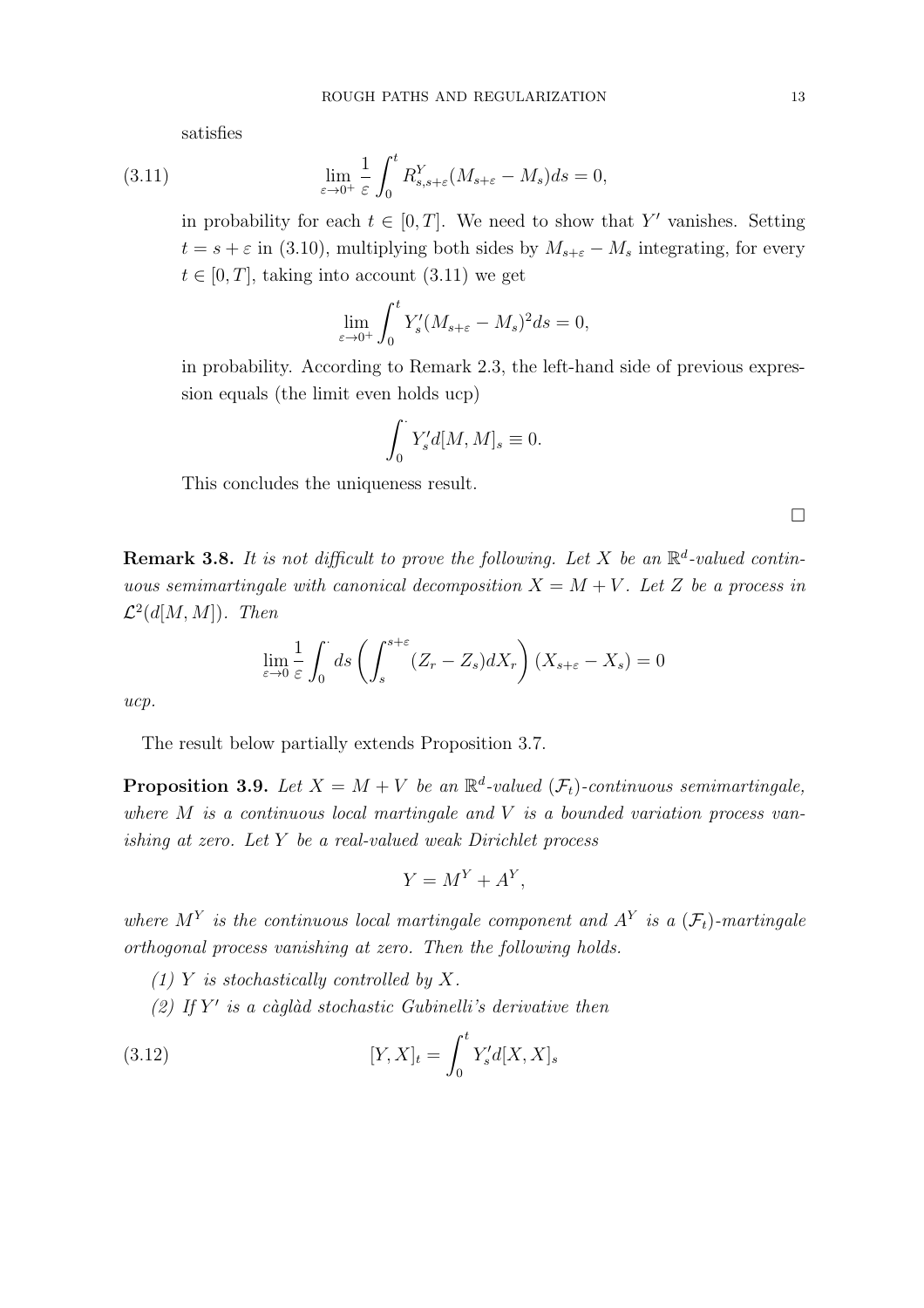Proof. By Galtchouk-Kunita-Watanabe decomposition, there exist Z and O such that

$$
M_t^Y = Y_0 + \int_0^t Z_s dM_s + O_t, t \in [0, T],
$$

where  $Z \in \mathcal{L}^2(d[M,M]), O$  is a continuous local martingale such that  $[O,M] = 0$ . We recall that the space  $\mathcal{L}^2(d[M,M]])$  was defined at (2.6). Then,

$$
Y_t = Y_0 + \int_0^t Z_s dM_s + O_t + A_t^Y, t \in [0, T].
$$

Hence,

(3.13) 
$$
Y_t - Y_s = Y'_s(X_t - X_s) + R_{s,t}^Y,
$$

where we set  $Y' = Z, R_{s,t}^Y = \int_s^t (Z_r - Z_s) dM_r + O_{s,t} + A_{s,t}^Y$ . Now we recall

(3.14) 
$$
[O, M] = [AY, M] = 0.
$$

Taking into account Remark 3.8, (3.13) and (3.14) show condition (3.11), which implies (1).

Then, by Remark 2.3 we have

$$
\lim_{\varepsilon \to 0} \int_0^t (Y_{s+\varepsilon} - Y_s) \frac{X_{s+\varepsilon} - X_s}{\varepsilon} ds = \int_0^t Y'_s d[X, X]_s,
$$

so that (2) is established.  $\square$ 

An interesting consequence of Proposition 3.9 is given below.

**Corollary 3.10.** Every continuous  $(F_t)$ -weak Dirichlet process is stochastically controlled by any  $(\mathcal{F}_t)$ -continuous semimartingale.

## 4. The second order process and rough integral via regularization

In the rough paths theory, given a driving integrator function  $X$ , in order to perform integration, one needs a supplementary ingredient, often called second order integral or improperly called Lévy area, generally denoted by X. The couple  $X = (X, X)$  is often called enhanced rough path.

In our setup, we are given, an  $\mathbb{R}^d$ -valued continuous stochastic process X, which is our reference. We introduce a stochastic analogue of the second order integral in the form of an  $\mathbb{M}^{d \times d}$ -valued random field  $\mathbb{X} = (\mathbb{X}_{s,t})$ , indexed by  $[0,T]^2$ , vanishing on the diagonal. X will be called **second-order process**. For  $s \leq t$ ,  $\mathbb{X}_{s,t}$  represents formally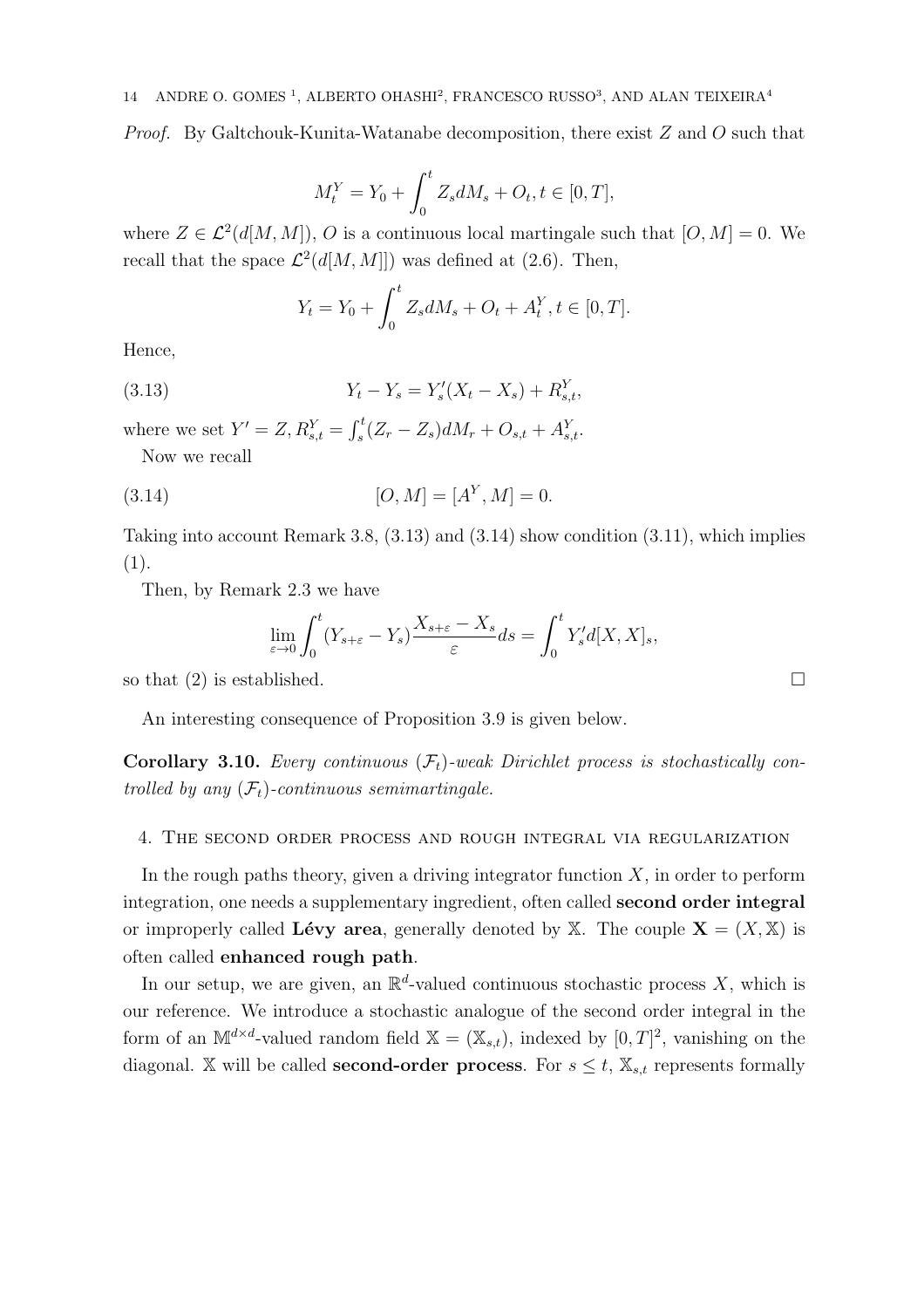a double (stochastic) integral  $\int_s^t (X_r - X_s) \otimes dX_r$ , which has to be properly defined. By symmetry, X can be extended to  $[0, T]^2$ , setting, for  $s \geq t$ ,

$$
\mathbb{X}_{s,t}:=\mathbb{X}_{t,s}.
$$

The pair  $X = (X, X)$  is called **stochastically enhanced process.** 

**Remark 4.1.** (1) In the classical rough paths framework, if X is a deterministic  $\gamma$ -Hölder continuous path with  $\frac{1}{3} < \gamma < \frac{1}{2}$ ,  $\mathbb{X}$  is supposed to belong to  $C^{[2\gamma]}([0,T]^2)$ and to fulfill the so called **Chen's relation** below.

(4.1) 
$$
-\mathbb{X}_{u,t} + \mathbb{X}_{s,t} - \mathbb{X}_{s,u} = (X_u - X_s)(X_t - X_u)^\top, u, s, t \in [0, T].
$$

(2) In the literature one often introduces a decomposition of  $X$  into a symmetric and an antisymmetric component, i.e.

$$
sym(\mathbb{X}_{s,t})(i,j) := \frac{1}{2} \Big( \mathbb{X}_{s,t}(i,j) + \mathbb{X}_{s,t}(j,i) \Big)
$$
  

$$
anti(\mathbb{X}_{s,t})(i,j) := \frac{1}{2} \Big( \mathbb{X}_{s,t}(i,j) - \mathbb{X}_{s,t}(j,i) \Big),
$$

 $1 \leq i, j \leq d$ , so that

(4.2) 
$$
\mathbb{X}_{s,t} = sym(\mathbb{X}_{s,t}) + anti(\mathbb{X}_{s,t}).
$$

(3) We say that the pair  $\mathbf{X} = (X, \mathbb{X})$  is geometric if

sym(
$$
\mathbb{X}_{st}
$$
) =  $\frac{1}{2}(X_t - X_s)(X_t - X_s)^{\top}$ ,  $s, t \in [0, T]$ .

A typical second-order process X is defined setting

(4.3) 
$$
\mathbb{X}_{s,t} := \int_s^t (X_r - X_s) \otimes d^{\circ} X_r,
$$

provided that previous definite symmetric integral exists, for every  $0 \leq s \leq t \leq T$ , see  $(2.8).$ 

We can also consider another X, replacing the symmetric integral with the forward integral, i.e.

(4.4) 
$$
\mathbb{X}_{s,t} := \int_s^t (X_r - X_s) \otimes d^- X_r,
$$

provided that previous definite forward integrals exist, exists, for every  $(s,t) \in [0,T]^2, 0 \le$  $s \le t \le T, 0$  see (2.7).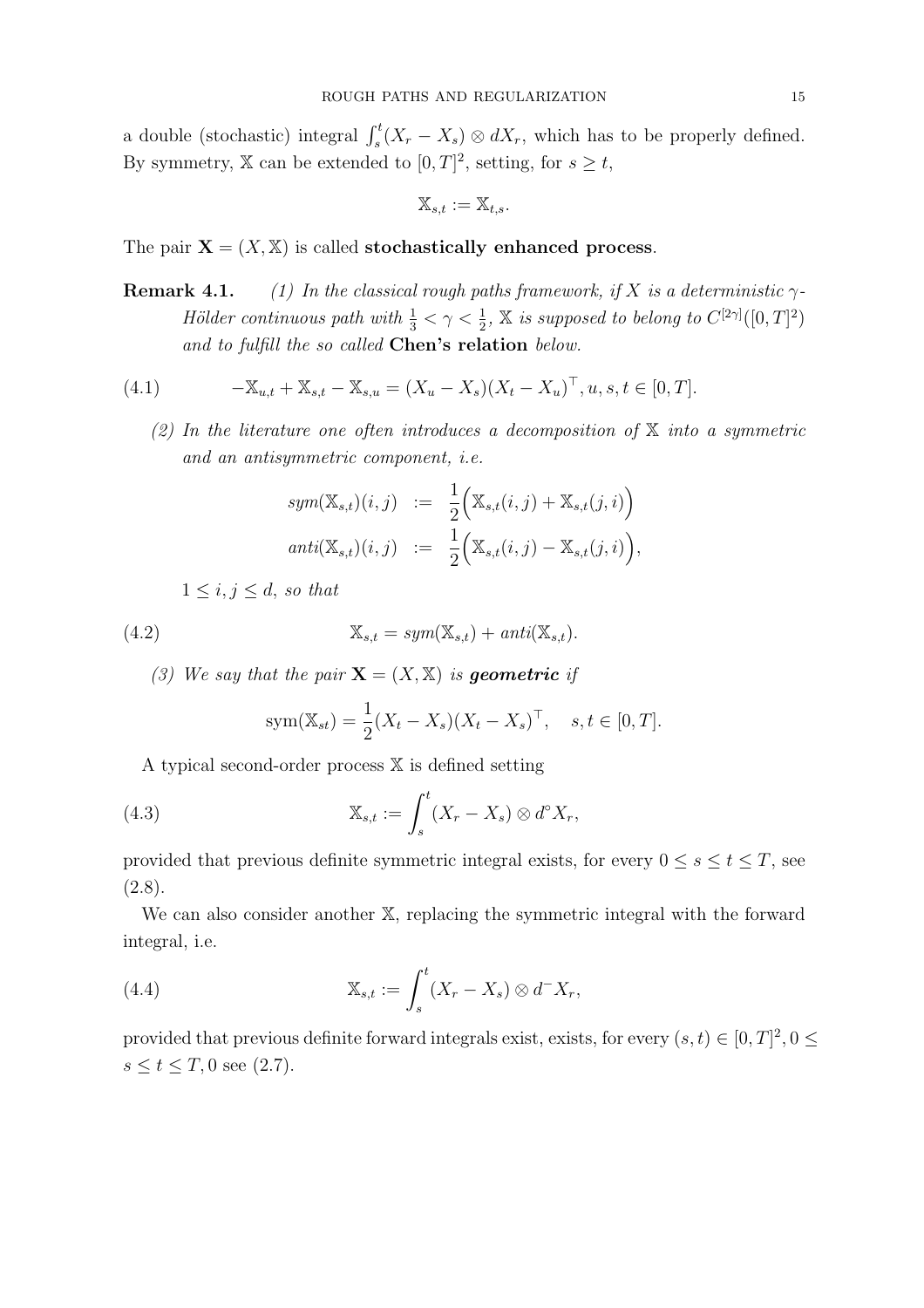**Example 4.2.** Let X be an  $\mathbb{R}^d$ -valued continuous semimartingale. Then, for  $1 \le i, j \le n$ d, one often considers

$$
\mathbb{X}_{s,t}^{\text{stra}}(i,j) := \left(\int_s^t (X_r - X_s) \otimes d^{\circ} X_r\right)(i,j) = \int_s^t (X_r^i - X_s^i) \circ dX_r^j
$$

and

$$
\mathbb{X}_{s,t}^{\text{ito}}(i,j) := \left(\int_s^t (X_r - X_s) \otimes d^- X_r\right)(i,j) = \int_s^t (X_r^i - X_s^i) dX_r^j,
$$

where the integrals in the right-hand side are respectively intended in the Stratonovich and Itô sense.

### 5. Rough stochastic integration via regularizations

In this section we still consider our  $\mathbb{R}^d$ -valued reference process X, equipped with its second-order process X. Inspired by [30], we start with the definition of the integral.

Definition 5.1. A couple  $(Y, Y') \in \mathcal{D}_X$  is rough stochastically integrable if

(5.1) 
$$
\int_0^t Y_s d\mathbf{X}_s := \lim_{\varepsilon \to 0} \frac{1}{\varepsilon} \int_0^t \left( Y_s X_{s,s+\varepsilon}^\top + Y_s' \mathbb{X}_{s,s+\varepsilon} \right) ds
$$

exists in probability for each  $t \in [0, T]$ . Previous integral is called rough stochastic integral and it is a row vector.

We remark that if  $Y' = 0$  the rough stochastic integral coincides with the forward integral  $\int_0^t Y d^-X$ ,  $t \in [0, T]$ . In previous definition, we make an abuse of notation: we omit the dependence of the integral on Y ′ which in general affects the limit but it is usually clear from the context.

We introduce now a backward version of  $\int_0^{\cdot} Y d{\bf X},$  i.e. the **backward rough integral** 

$$
\int_0^t Y_s \, d\mathbf{X}_s := \lim_{\epsilon \to 0^+} \frac{1}{\epsilon} \int_0^t \left( Y_{s+\epsilon} X_{s,s+\epsilon}^\top + Y_{s+\epsilon}' \mathbb{X}_{s,s+\epsilon} \right) ds,
$$

in probability for  $(Y, Y') \in \mathcal{D}_X$ . Previous expression is again a row vector.

**Remark 5.2.** Given an  $\mathbb{R}^n$ -valued process  $(Y_{t \in [0,T]})$ , we denote  $\hat{Y}_t := Y_{T-t}$ ,  $t \in [0,T]$ .

(1) The introduction of the backward rough integral is justified by the following observation. By an easy change of variables  $s \mapsto T - s$  we easily show that, for every  $t \in [0, T]$ ,

(5.2) 
$$
\int_0^t Y_s \, d\mathbf{X}_s = -\int_{T-t}^T \widehat{Y}_s d\widehat{\mathbf{X}}_s.
$$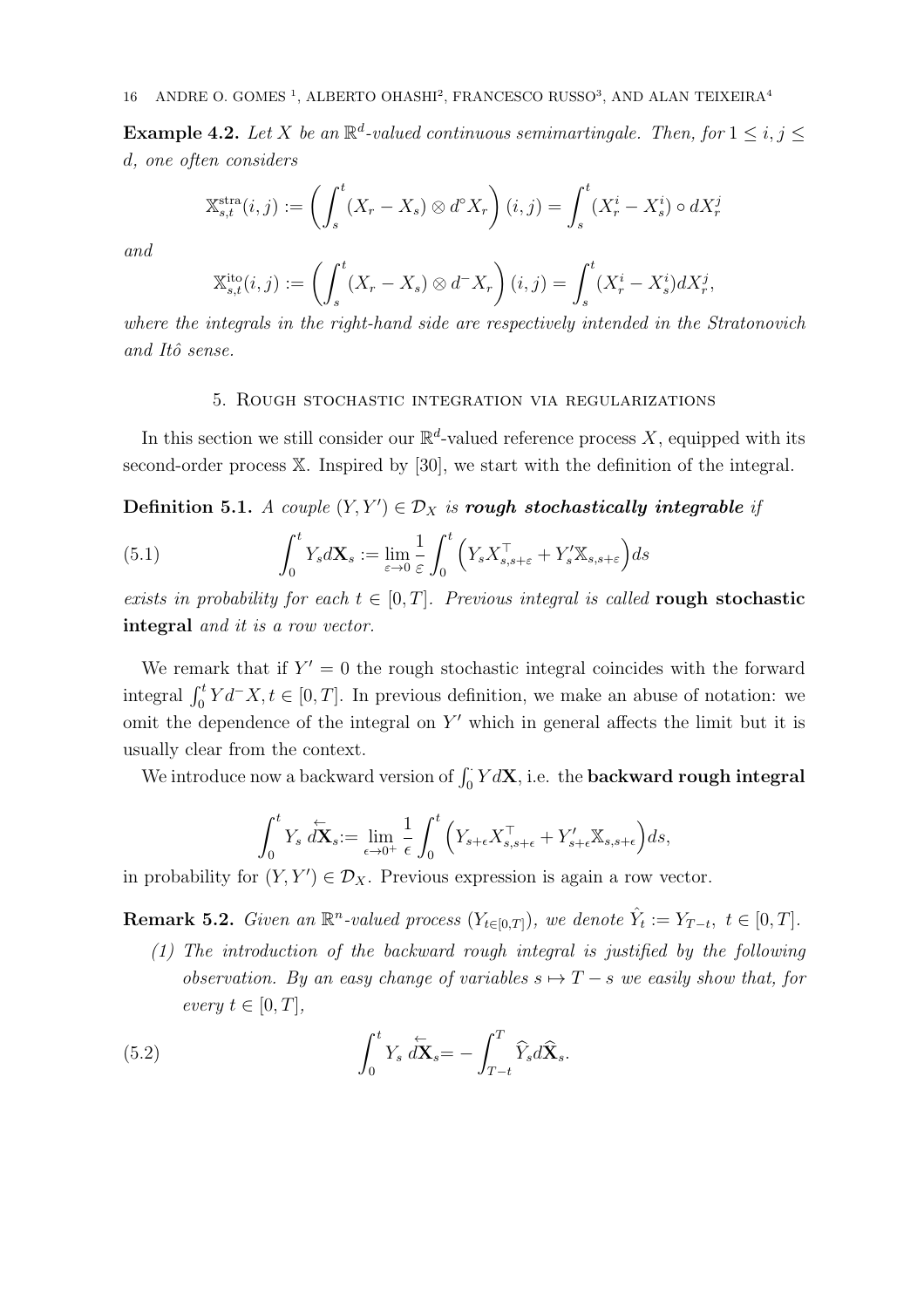This holds of course with the convention that  $\hat{Y}$  is equipped with  $\hat{Y}'$  as Gubinelli derivative.

 $(2)$  (5.2) is reminiscent of a well-known property which states that

$$
\int_0^t Y d^+X = -\int_{T-t}^T \widehat{Y} d^- \widehat{X},
$$

where the left-hand side is the **backward integral**  $\int_0^t Y d^+X$ , see Proposition 1 3), see [46].

Let us give a simple example which connects deterministic regularization approach with rough paths.

**Proposition 5.3.** Let  $X = (X, X)$  be an a.s. enhanced rough path, where a.s.  $X \in$  $C^{[\gamma]}([0,T])$  with  $\frac{1}{3} < \gamma < \frac{1}{2}$ . We suppose that a.s.  $\mathbb{X} \in C^{[2\gamma]}([0,T]^2)$  and it fulfills the Chen's relation. Let Y be a process such that a.s. its paths are weakly controlled in the sense of Definition 3.1 with Gubinelli derivative  $Y'$ . The following properties hold.

(1) The limit

$$
\lim_{\varepsilon \to 0} \frac{1}{\varepsilon} \int_0^{\cdot} \left( Y_s X_{s,s+\varepsilon}^{\top} + Y_s' \mathbb{X}_{s,s+\varepsilon} \right) ds,
$$

exists uniformly on  $[0, T]$  and it coincides a.s. with the Gubinelli integral. In particular, (5.1) exists.

(2) The limit

(5.3) 
$$
\lim_{\varepsilon \to 0} \frac{1}{\varepsilon} \int_0^{\cdot} \left( Y_{s+\varepsilon} X_{s,s+\varepsilon}^{\top} + Y'_{s+\varepsilon} \mathbb{X}_{s,s+\varepsilon} \right) ds,
$$

exists uniformly on  $[0, T]$  a.s. and it coincides a.s. with the rough Gubinelli integral as described in [30].

(3) The rough stochastic integrals  $\int_0^{\cdot} Y_s dX_s$  and  $\int_0^{\cdot} Y_s d\mathbf{x}$  exist and they are equal a.s. to the Gubinelli integral.

**Remark 5.4.** When Y is  $\gamma'$ -Hölder continuous and X is  $\gamma$ -Hölder continuous, with  $\gamma + \gamma' > 1$ , Proposition 3. in Section 2.2 of [46] stated that the Young integral  $\int_0^t Y d^{(y)}X$ , equals both the forward and backward integrals  $\int_0^t Y d\bar{+}X$ . Proposition 5.3 states an analogous theorem for the Gubinelli integral, which equals both  $\int_0^{\cdot} Y_s dX_s$  and  $\int_0^{\cdot} Y_s d\mathbf{X}_s$ .

We introduce now the notion of multi-increments. Let  $k \in \{1,2,3\}$ . We denote by  $\mathcal{C}_k$  the space of continuous functions  $g: [0,T]^k \to \mathbb{R}$ , denoted by  $(t_1,\ldots,t_k) \mapsto g_{t_1,\ldots,t_k}$ such that  $g_{t_1,\dots,t_k} = 0$  whenever  $t_i = t_{i+1}$  for some  $1 \leq i \leq k-1$ .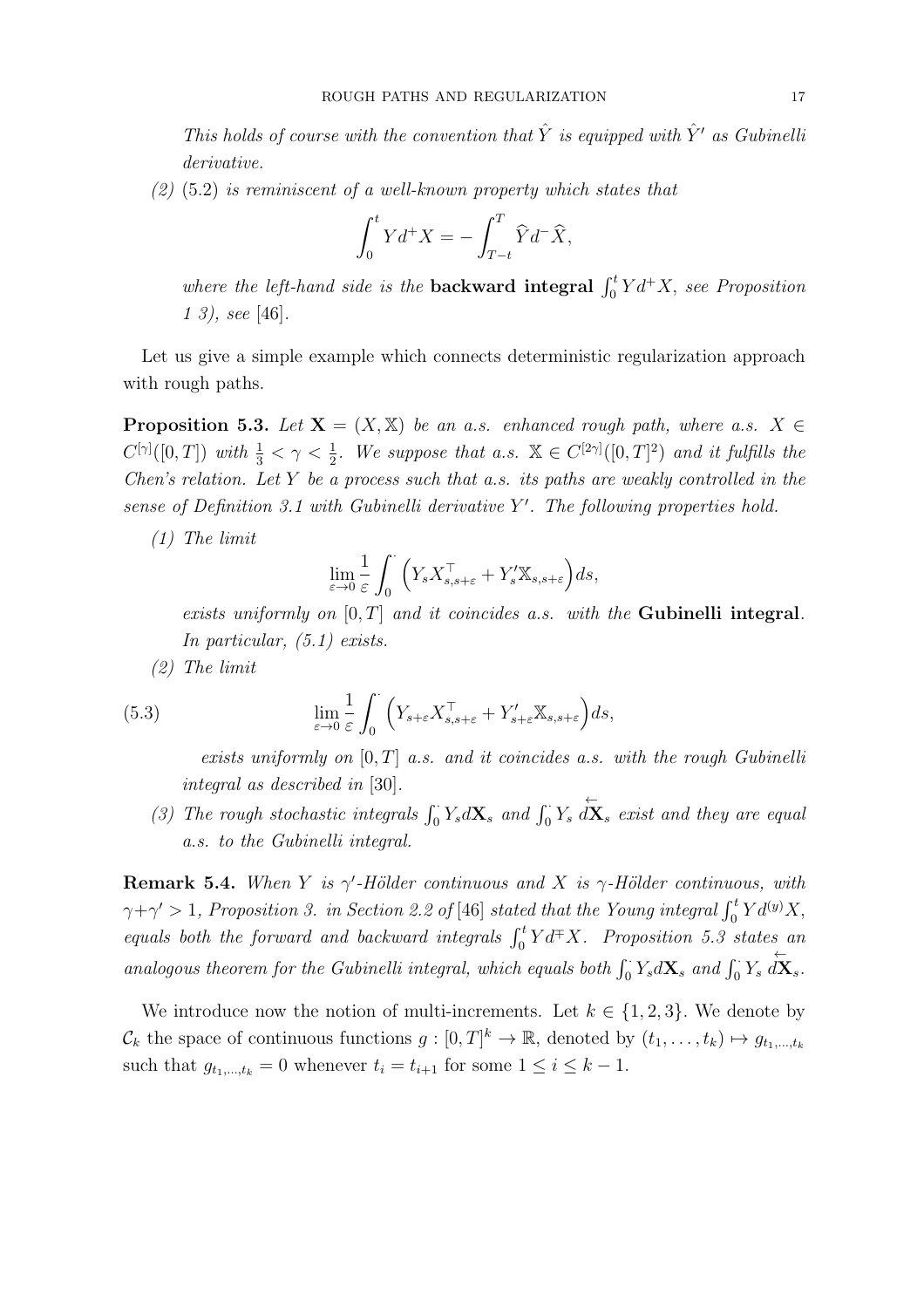For  $g \in C_2$ , we have defined  $||g||_{\alpha}$  at  $(2.2)$ . For  $g \in C_3$ , we set

$$
||g||_{\alpha,\beta} := \sup_{s,u,t \in [0,T]} \frac{|g_{tus}|}{|u-s|^{\alpha}|t-s|^{\beta}},
$$

$$
||g||_{\mu} := \inf \Big\{ \sum_{i} ||g^{i}||_{\rho_{i}, \mu - \rho_{i}}; g = \sum_{i} g^{i}, 0 < \rho_{i} < \mu \Big\},\
$$

where the latter infimum is taken over all sequences  $\{g^i \in \mathcal{C}_3\}$  such that  $g = \sum_i g^i$  and for all choices of  $\rho_i \in ]0, \mu[$ . We say that  $g \in C^{\mu}([0, T]^3)$  if  $||g||_{\mu} < \infty$ .

We introduce the maps

- (1)  $\delta_1: \mathcal{C}_1 \to \mathcal{C}_2$  defined by  $(\delta_1 f)_{s,t} = f(t) f(s)$ .
- (2)  $\delta_2: \mathcal{C}_2 \to \mathcal{C}_3$  defined by

$$
\delta_2 f_{t_1,t_2,t_3} = -f_{t_2,t_3} + f_{t_1,t_3} - f_{t_1,t_2}.
$$

If  $k = 1, 2$  and  $f \in \mathcal{C}_k$ ,  $\delta_k f$  is called k-increment of the function f.

In the proof of Proposition 5.3, as in [31], it is crucial to make use of the so called Sewing Lemma. The lemma below follows directly from Proposition 2.3 in [31].

**Lemma 5.5.** Let  $g \in C_2$  such that  $\delta_2 g \in C^{[\mu]}([0,T]^3)$ , for some  $\mu > 1$ . Then, there exists a unique (up to a constant)  $I \in C_1$  and  $\mathcal{R} \in C^{[\mu]}([0,T]^2)$  such that

$$
g=\delta_1I+\mathcal{R}.
$$

*Proof* (of Proposition 5.3).

(1) We set

(5.4) 
$$
A_{s,t} = Y_s (X_t - X_s)^\top + Y'_s \mathbb{X}_{s,t}, \quad (s,t) \in [0,T]^2.
$$

Then the 2-increment of A is given by

$$
(\delta_2 A)_{t_1,t_2,t_3} = Y_{t_1} (X_{t_3} - X_{t_1})^{\top} + Y_{t_1}' \mathbb{X}_{t_1,t_3}
$$
  
\n
$$
- Y_{t_2} (X_{t_3} - X_{t_2})^{\top} - Y_{t_2}' \mathbb{X}_{t_2,t_3} - Y_{t_1} (X_{t_2} - X_{t_1})^{\top} - Y_{t_1}' \mathbb{X}_{t_1,t_2}
$$
  
\n
$$
= (Y_{t_2} - Y_{t_1}) (X_{t_2} - X_{t_3})^{\top} + Y_{t_1}' (\mathbb{X}_{t_1,t_3} - \mathbb{X}_{t_2,t_3} - \mathbb{X}_{t_1,t_2})
$$
  
\n
$$
- (Y_{t_2}' - Y_{t_1}') \mathbb{X}_{t_2,t_3}
$$
  
\n
$$
= \left\{ Y_{t_2} - Y_{t_1} - Y_{t_1}' (X_{t_2} - X_{t_1}) \right\} (X_{t_2} - X_{t_3})^{\top} + (\delta_1 Y')_{t_1 t_2} \mathbb{X}_{t_2,t_3}
$$
  
\n(5.5)

$$
= R_{t_1,t_2}^Y(\delta_1 X)_{t_2,t_3}^T + (\delta_1 Y')_{t_1,t_2} \mathbb{X}_{t_2,t_3},
$$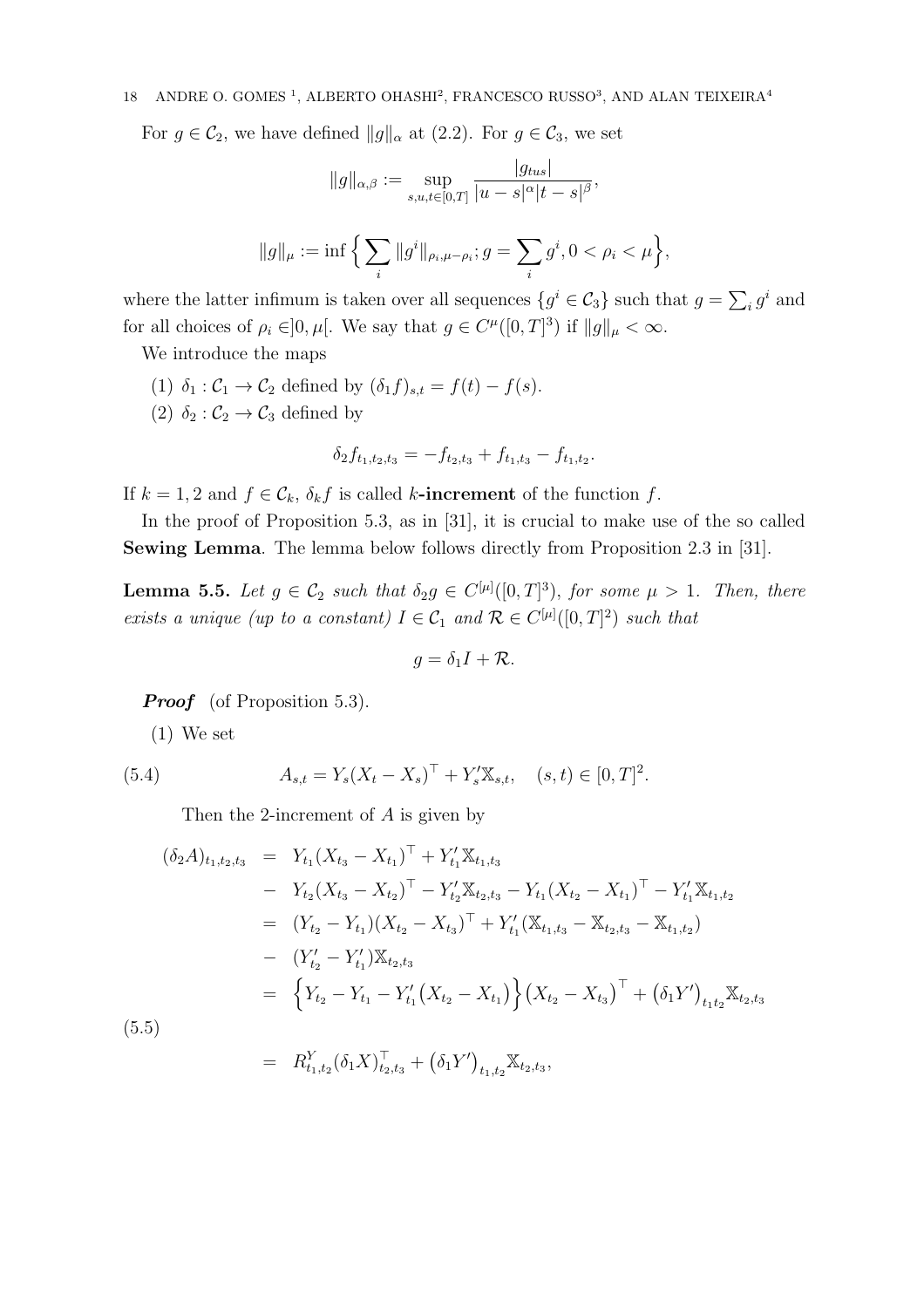where the third equality follows by Chen's relation. By Definition 3.1 we have a.s.  $Y' \in C^{[\gamma]}([0,T]), R^Y \in C^{[2\gamma]}([0,T]^2)$  and we also have  $\mathbb{X} \in C^{[2\gamma]}([0,T]^2)$ . Consequently  $\delta_2 A \in C^{[3\gamma]}([0,T]^3)$ .

Then, setting  $\mu = 3\gamma$ , outside a null set, Lemma 5.5 applied to  $q = A$ , provides an unique (up to a constant) a continuous process I such that

$$
A_{s,s+\varepsilon}=I_{s+\varepsilon}-I_s+\mathcal R_{s,s+\varepsilon},
$$

where  $\mathcal{R} \in C^{[3\gamma]}([0,T]^2)$ . For a given  $\varepsilon > 0$  and  $t \in [0,T]$ , we then have

$$
\frac{1}{\varepsilon} \int_0^t A_{s,s+\varepsilon} ds = \frac{1}{\varepsilon} \int_0^t I_{s,s+\varepsilon} ds + \frac{1}{\varepsilon} \int_0^t \mathcal{R}_{s,s+\varepsilon} ds
$$

and

 $(5.6)$ 

$$
\lim_{\varepsilon \to 0^+} \frac{1}{\varepsilon} \int_0^{\cdot} I_{s,s+\varepsilon} ds = I_{\cdot} - I_0,
$$

uniformly in [0, T]. By using the fact that  $\mathcal{R} \in C^{[3\gamma]}([0,T]^2)$ . we have

$$
\frac{1}{\varepsilon}\sup_{s\in[0,T]}|\mathcal{R}_{s,s+\varepsilon}|\leq \frac{\varepsilon^{3\gamma}}{\varepsilon}|\mathcal{R}\|_{3\gamma}\to 0,
$$

as  $\varepsilon \downarrow 0$ . This completes the proof.

- (2) We fix  $\omega$ . The quantity (5.3) converges to  $I_t$  where I is again the (unique) function appearing in the Sewing Lemma 5.5. The arguments are similar to those of item 1.
- (3) This is a direct consequence of previous points and the fact that a.s. I also coincides with the Gubinelli integral.

$$
\Box
$$

**Theorem 5.6.** Let  $X = (X_t)_{t \in [0,T]}$  be a given continuous  $(\mathcal{F}_t)$ -semimartingale with values in  $\mathbb{R}^d$  and Y be an  $(\mathcal{F}_t)$ -weak Dirichlet process. We set  $\mathbb{X} := \mathbb{X}^{stra}$ , see Example 4.2.

Then the rough stochastic integral of  $Y$  (with càglàd progressively measurable, stochastic Gubinelli derivative Y') with respect to  $\mathbf{X} = (X, \mathbb{X})$  coincides with the Stratonovich integral i.e.

(5.7) 
$$
\int_0^{\cdot} Y_s d\mathbf{X}_s = \int_0^{\cdot} Y_s \circ dX_s.
$$

**Remark 5.7.** (1) In Proposition 3.9 we have shown the existence of a progressively measurable process  $Y'$  such that  $(Y, Y')$  belongs to  $\mathcal{D}_X$ .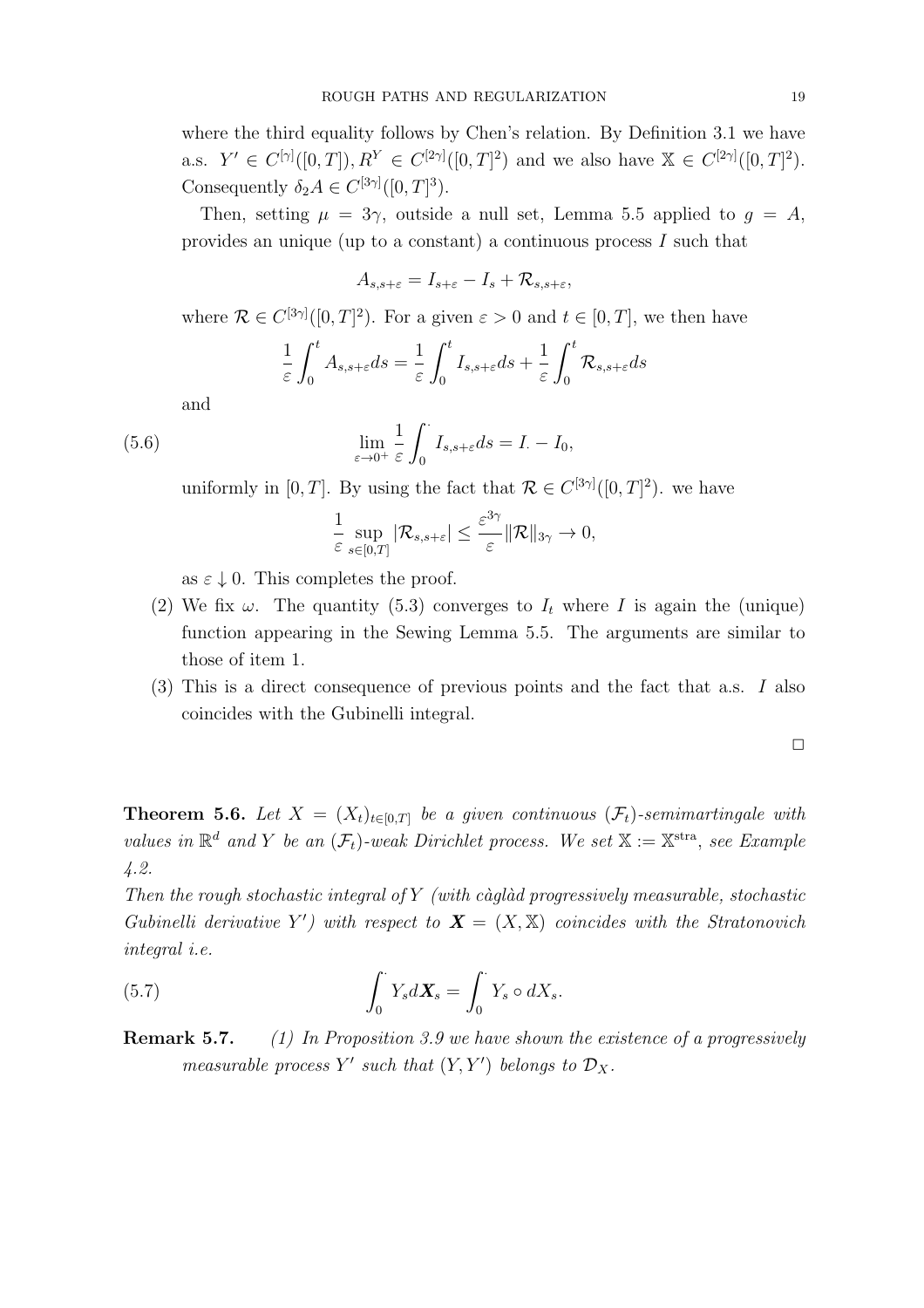$(2)$  (5.7) implies that the value of the rough stochastic integral does not depend on  $Y'.$ 

## **Proof** (of Theorem 5.6).

The rough stochastic integral  $\int_0^{\cdot} Y dX_s$  defined in (5.1) exists if we prove in particular that the two limits below

(5.8) 
$$
\lim_{\varepsilon \to 0} \frac{1}{\varepsilon} \int_0^t Y_s X_{s,s+\varepsilon}^\top ds \quad \text{and} \quad \lim_{\varepsilon \to 0} \frac{1}{\varepsilon} \int_0^t Y_s' \mathbb{X}_{s,s+\varepsilon} ds,
$$

exist in probability. We will even prove the ucp convergence of (5.8). Let us fix  $i \in \{1, \ldots, d\}$ . By Proposition 6. in [46] we have

(5.9) 
$$
\lim_{\varepsilon \to 0} \int_0^t Y_s \frac{X_{s+\varepsilon}^i - X_s^i}{\varepsilon} ds = \int_0^t Y_s d^- X_s^i = \int_0^t Y_s dX_s^i,
$$

ucp, where the second integral in the equality is the usual Itô's stochastic integral. We show now that

(5.10) 
$$
\frac{1}{\varepsilon} \int_0^t Y_s' \mathbb{X}_{s, s + \varepsilon} ds \to \frac{1}{2} [Y, X]_t, t \in [0, T],
$$

holds ucp as  $\varepsilon \to 0$ .

Let  $i \in \{1, \ldots, d\}$ . We write, for every  $t \in [0, T]$ , an element of the vector  $\frac{1}{\varepsilon} \int_0^t Y_s' \mathbb{X}_{s, s + \varepsilon} ds$ as

$$
\frac{1}{\varepsilon} \Big( \int_0^t Y'_s \mathbb{X}_{s,s+\varepsilon} ds \Big)_i = \sum_{k=1}^d \int_0^t (Y'_s)^k \left( \frac{1}{\varepsilon} \int_s^{s+\varepsilon} (X_r^k - X_s^k) \circ dX_r^i \right) ds.
$$

The definition of Stratonovich integral yields

$$
\sum_{k=1}^{d} \int_{0}^{t} (Y_s')^k \left( \frac{1}{\varepsilon} \int_{s}^{s+\varepsilon} (X_r^k - X_s^k) \circ dX_r^i \right) ds = \sum_{k=1}^{d} \int_{0}^{t} (Y_s')^k \left( \frac{1}{\varepsilon} \int_{s}^{s+\varepsilon} (X_r^k - X_s^k) dX_r^i \right) ds
$$

$$
+ \frac{1}{2\varepsilon} \sum_{k=1}^{d} \int_{0}^{t} (Y_s')^k [X^k - X_s^k, X^i]_{s, s+\varepsilon} ds.
$$

Obviously  $[X^k - X_s^k, X^i] = [X^k, X^i]$ . Since the covariations  $[X^k, X^i]$  are bounded variation processes, item 7. of Proposition 1. in [46] shows that the second term in the right-hand side of the latter identity converges in ucp as  $\varepsilon \to 0$  to

$$
\frac{1}{2} \sum_{k=1}^{d} \int_{0}^{t} (Y_{r}')^{k} d[X^{k}, X^{i}]_{r} = \frac{1}{2} \left( \int_{0}^{t} Y_{r}' d[X]_{r} \right)_{i} = \frac{1}{2} [Y, X^{i}]_{t},
$$

where the latter equality follows by (3.12) in Proposition 3.9.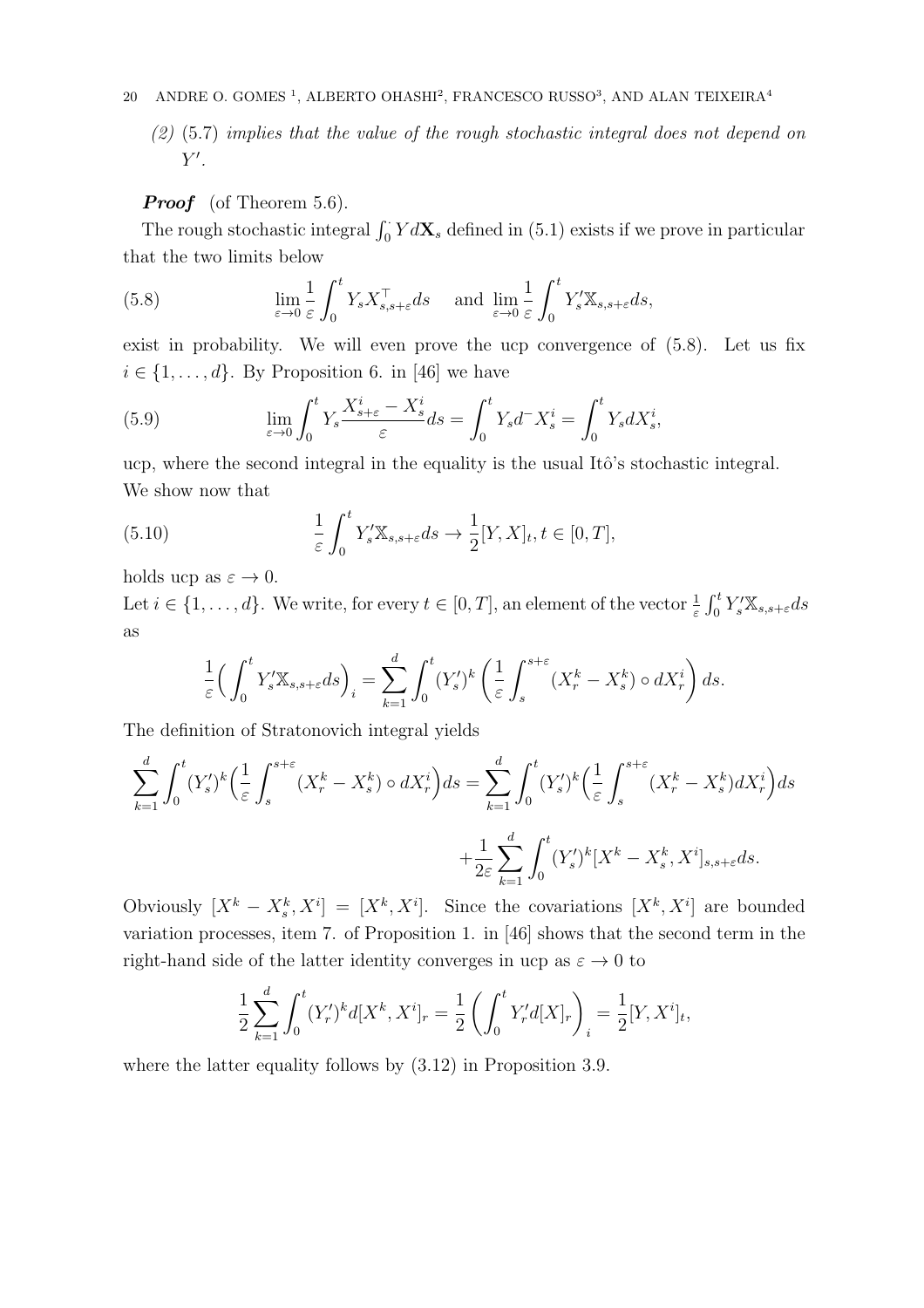We complete the proof if we show that for every  $i \in \{1, \ldots, d\}$  and  $k \in \{1, \ldots, d\}$  the ucp limit

(5.11) 
$$
\int_0^t (Y'_s)^k \left( \frac{1}{\varepsilon} \int_s^{s+\varepsilon} (X_r^k - X_s^k) dX_r^i \right) ds \to 0 \quad \text{as } \varepsilon \to 0,
$$

holds. Let  $M^{i} + V^{i}$  be the canonical decomposition of the semimartingale  $X^{i}$ . By usual localization arguments we can reduce to the case when  $[M^i], \|V^i\|(T), X^i, (Y')$  are bounded processes. Using the stochastic Fubini's Theorem (see Theorem 64, Chapter 6 in [39]), we can write

$$
\int_0^t (Y'_s)^k \left( \frac{1}{\varepsilon} \int_s^{s+\varepsilon} (X_r^k - X_s^k) dX_r^i \right) ds = \int_0^{t+\varepsilon} \left( \frac{1}{\varepsilon} \int_{(r-\varepsilon)^+}^{r \wedge t} (Y'_s)^k (X_r^k - X_s^k) ds \right) dX_r^i.
$$

For  $\varepsilon > 0$ , and  $k \in \{1, \ldots, d\}$ , let us define the auxiliary process

$$
\xi^{\varepsilon}(t) := \frac{1}{\varepsilon} \int_{(r-\varepsilon)^{+}}^{r\wedge t} (Y_s')^k (X_r^k - X_s^k) ds.
$$

Controlling the border terms as usual, by Problem  $5.25$  Chapter 1. of  $[32]$   $(5.11)$ , it remains to show that the limit in probability

(5.12) 
$$
\int_0^T |\xi^{\varepsilon}(r)|^2 d[X^i]_r \to 0 \text{ as } \varepsilon \to 0 \text{ holds.}
$$

Denoting by  $\delta(X, \cdot)$  the continuity modulus of X on [0, T],

$$
\int_0^T |\xi^{\varepsilon}(r)|^2 d[X^i]_r \le \delta(X, \varepsilon)^2 \sup_{s \in [0, T]} |(Y'_s)^k|^2 [X^i]_T,
$$

which obviously converges a.s. to zero. This concludes the proof of  $(5.10)$ . Combining  $(5.9)$  and  $(5.10)$  we finish the proof of  $(5.7)$ .

Through a similar but simpler proof (left to the reader) than the one of Theorem 5.6 we have the following.

**Theorem 5.8.** Let  $X = (X_t)_{t \in [0,T]}$  be a given continuous  $(\mathcal{F}_t)$ -semimartingale with values in  $\mathbb{R}^d$  and let Y be a.s. bounded and progressively measurable. Suppose moreover that Y has a càglàd progressively measurable Gubinelli derivative Y'. We set  $X := X^{i\omega}$ , see Example 4.2. Then the rough stochastic integral of Y with respect to  $\mathbf{X} = (X, \mathbb{X})$ coincides with the Itô integral of Y with respect to  $X$ , i.e.

(5.13) 
$$
\int_0^{\cdot} Y_s d\mathbf{X}_s = \int_0^{\cdot} Y_s dX_s.
$$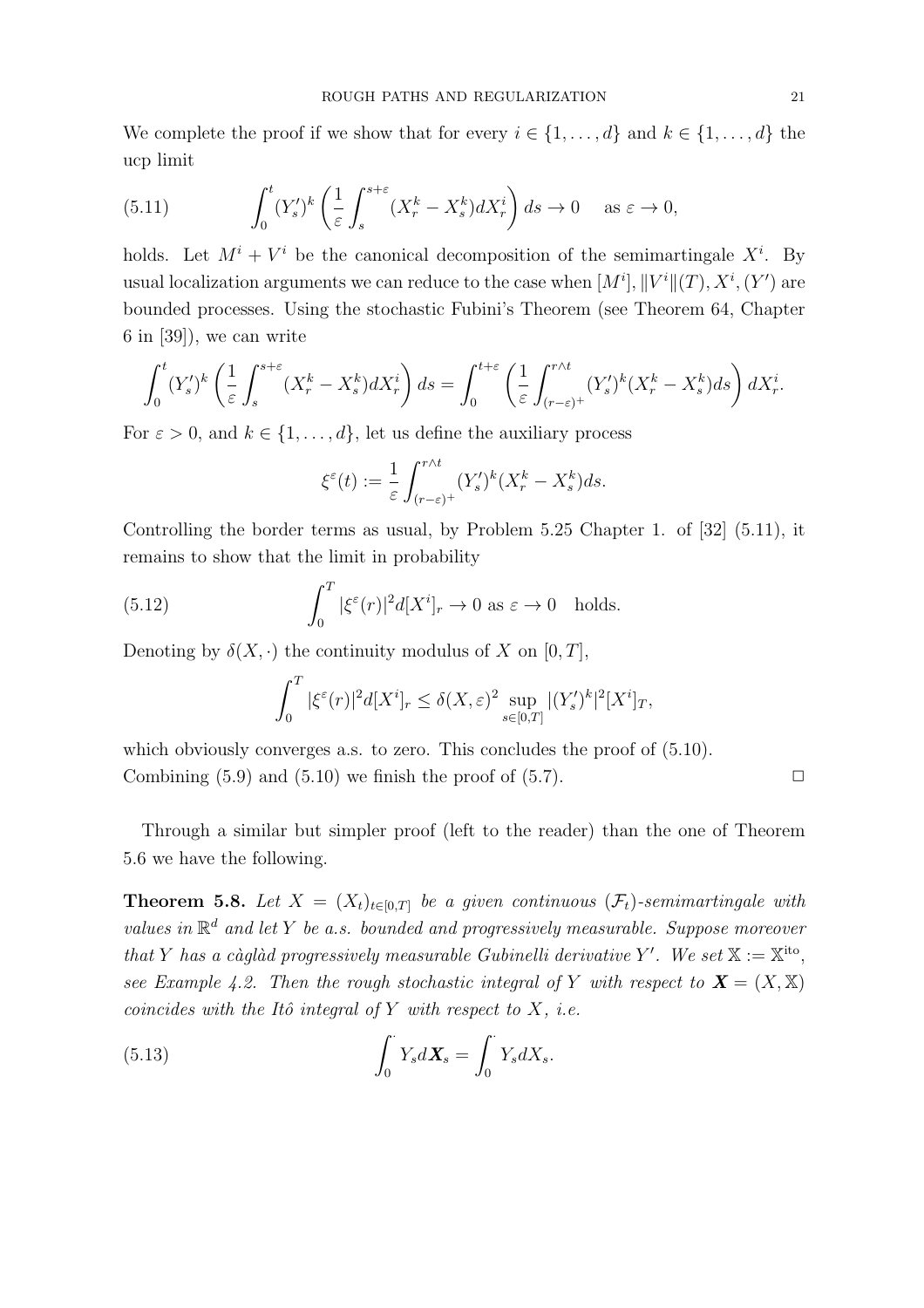Theorems 5.6 and 5.8 somehow extend Proposition 5.1 in [23] and Corollary 5.2 in [22]. In this paper,  $(Y, Y')$  does not necessarily have Hölder continuous paths with the classical regularity in the sense of rough paths.

# ACKNOWLEDGMENTS.

The support of A. Ohashi and F. Russo research related to this paper was financially supported by the Regional Program MATH-AmSud 2018, project Stochastic analysis of non-Markovian phenomena (NMARKOVSOC), grant 88887.197425/2018-00. The authors are also grateful to Pierre Vallois (Nancy) for stimulating discussions.

### **REFERENCES**

- [1] D. R. Ba˜nos, F. Cordoni, G. Di Nunno, L. Di Persio, and E. E. Røse. Stochastic systems with memory and jumps. ArXiv e-prints, March 2016.
- [2] E. Bandini and F. Russo. Weak Dirichlet processes with jumps. Stochastic Process. Appl., 127(12):4139–4189, 2017.
- [3] E. Bandini and F. Russo. Special weak Dirichlet processes and BSDEs driven by a random measure. Bernoulli, 24(4A):2569–2609, 2018.
- [4] B. Bérard-Bergery and P. Vallois. Convergence at first and second order of some approximations of stochastic integrals. In  $Séminaire de Probabilités XLIII$ , volume 2006 of Lecture Notes in Math., pages 241–268. Springer, Berlin, 2011.
- [5] J. Bertoin. Sur une intégrale pour les processus à  $\alpha$ -variation bornée. Ann. Probab., 17(4):1521–1535, 1989.
- [6] I. Chevyrev and P. K. Friz. Canonical rdes and general semimartingales as rough paths. Annals of Probability, 47(1):420–463, 2019.
- [7] F. Coquet, A. Jakubowski, J. Mémin, and L. Słomiński. Natural decomposition of processes and weak Dirichlet processes. In  $In$  memoriam  $Paul-Andr\acute{e}$  Meyer: Séminaire de Probabilités XXXIX, volume 1874 of Lecture Notes in Math., pages 81–116. Springer, Berlin, 2006.
- [8] A. Cosso and F. Russo. Functional and Banach space stochastic calculi: pathdependent Kolmogorov equations associated with the frame of a Brownian motion. In Stochastics of environmental and financial economics—Centre of Advanced Study, Oslo, Norway, 2014–2015, volume 138 of Springer Proc. Math. Stat., pages 27–80. Springer, Cham, 2016.
- [9] L. Coutin and A. Lejay. Semi-martingales and rough paths theory. Electronic Journal of Probability, 10:761–785, 2005.
- [10] R. Coviello, C. Di Girolami, and F. Russo. On stochastic calculus related to financial assets without semimartingales. Bull. Sci. Math., 135(6-7):733–774, 2011.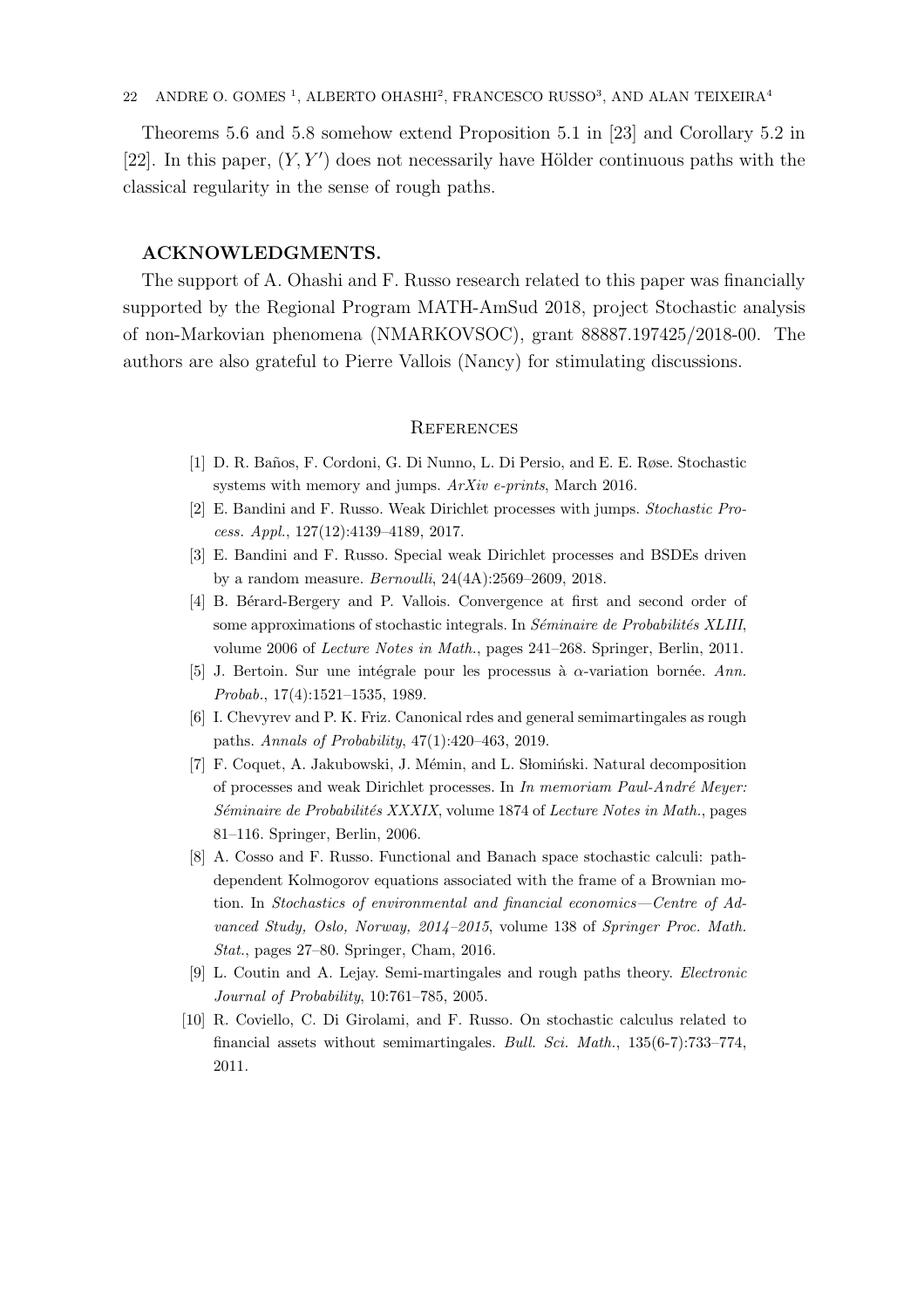- [11] R. Coviello and F. Russo. Nonsemimartingales: stochastic differential equations and weak Dirichlet processes. Ann. Probab., 35(1):255–308, 2007.
- [12] C. Di Girolami and F. Russo. Infinite dimensional stochastic calculus via regularization and applications. Preprint HAL-INRIA, inria-00473947 version 1, (Unpublished), 2010.
- [13] C. Di Girolami and F. Russo. Clark-Ocone type formula for non-semimartingales with finite quadratic variation. Comptes Rendus Mathematique, 349(3-4):209 – 214, 2011.
- [14] C. Di Girolami and F. Russo. Generalized covariation and extended Fukushima decompositions for Banach space valued processes. application to windows of Dirichlet processes. Infinite Dimensional Analysis, Quantum Probability and Related Topics (IDA-QP)., 15(2), 6 2012.
- [15] C. Di Girolami and Francesco Russo. Generalized covariation for Banach space valued processes, Itô formula and applications. Osaka Journal of Mathematics, 51:729–783, 2014.
- [16] C. Di Girolami and Francesco Russo. About classical solutions of the pathdependent heat equation. Random Oper. Stoch. Equ., 28(1):35–62, 2020.
- [17] M. Errami and F. Russo. Covariation de convolution de martingales. C. R. Acad. Sci. Paris Sér. I Math., 326(5):601-606, 1998.
- [18] M. Errami and F. Russo. n-covariation, generalized Dirichlet processes and calculus with respect to finite cubic variation processes. Stochastic Process. Appl., 104(2):259–299, 2003.
- [19] F. Flandoli, M. Gubinelli, and F. Russo. On the regularity of stochastic currents, fractional Brownian motion and applications to a turbulence model. Ann. Inst. Henri Poincaré Probab. Stat., 45(2):545–576, 2009.
- [20] H. Föllmer. Dirichlet processes. In Stochastic integrals (Proc. Sympos., Univ. Durham, Durham, 1980), volume 851 of Lecture Notes in Math., pages 476– 478. Springer, Berlin, 1981.
- [21] P. Friz and P. Zorin-Kranich. Rough semimartingales and p-variation estimates for martingale transforms. ArXiv preprint arXiv:2008.08897, 2020.
- [22] P. K. Friz and M. Hairer. A course on rough paths. Universitext. Springer, Cham, 2014. With an introduction to regularity structures.
- [23] P. K. Friz and N. B. Victoir. Multidimensional stochastic processes as rough paths, volume 120 of Cambridge Studies in Advanced Mathematics. Cambridge University Press, Cambridge, 2010. Theory and applications.
- [24] L. I. Gal'čuk. A representation of certain martingales. Teor. Verojatnost. i Primenen., 21(3):613–620, 1976.
- [25] F. Gozzi and F. Russo. Verification theorems for stochastic optimal control problems via a time dependent Fukushima-Dirichlet decomposition. Stochastic Process. Appl., 116(11):1530–1562, 2006.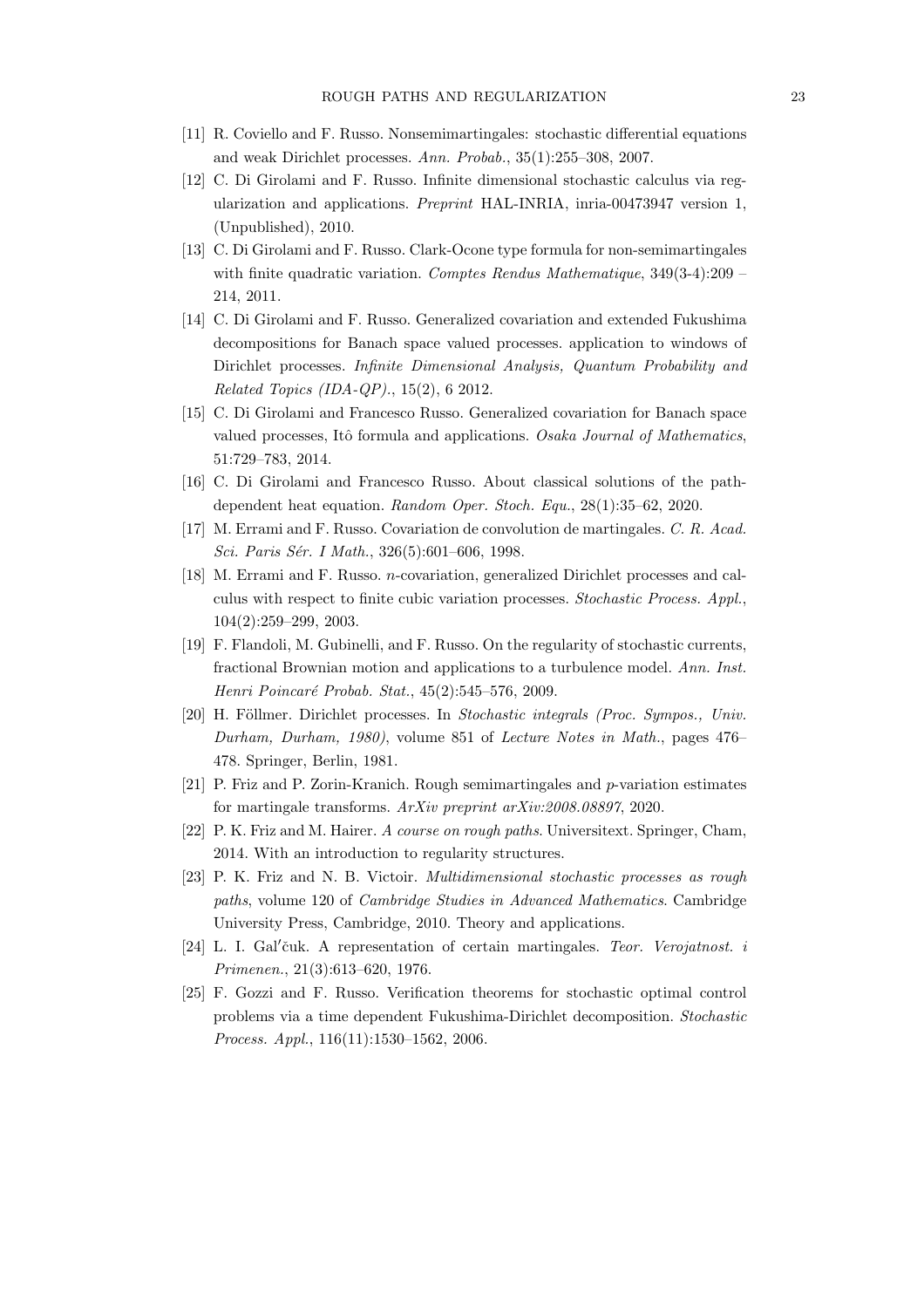- [26] F. Gozzi and F. Russo. Weak Dirichlet processes with a stochastic control perspective. Stochastic Process. Appl., 116(11):1563–1583, 2006.
- [27] M. Gradinaru and I. Nourdin. Approximation at first and second order of  $m$ order integrals of the fractional Brownian motion and of certain semimartingales. Electron. J. Probab., 8:no. 18, 26 pp. (electronic), 2003.
- [28] M. Gradinaru, Ivan Nourdin, F. Russo, and P. Vallois. m-order integrals and generalized Itô's formula: the case of a fractional Brownian motion with any Hurst index. Ann. Inst. H. Poincaré Probab. Statist., 41(4):781–806, 2005.
- [29] M. Gradinaru, F. Russo, and P. Vallois. Generalized covariations, local time and Stratonovich Itô's formula for fractional Brownian motion with Hurst index  $H \geq \frac{1}{4}$ . Ann. Probab., 31(4):1772-1820, 2003.
- [30] M. Gubinelli. Controlling rough paths. Journal of Functional Analysis, 216(1):86–140, 2004.
- [31] M. Gubinelli and S. Tindel. Rough evolution equations. The Annals of Proba $bility, 38(1):1–75, 2010.$
- [32] I. Karatzas and S. E. Shreve. Brownian motion and stochastic calculus, volume 113 of *Graduate Texts in Mathematics*. Springer-Verlag, New York, second edition, 1991.
- [33] H. Kunita and S. Watanabe. On square integrable martingales. Nagoya Math. J., 30:209–245, 1967.
- [34] Khoa Lê. A stochastic sewing lemma and applications. *Electronic Journal of* Probability, 25, 2020.
- [35] Y. Liu, Z. Selk, and S. Tindel. Convergence of trapezoid rule to rough integrals. arXiv preprint arXiv:2005.06500, 2020.
- [36] T. Lyons and Zh. Qian. System control and rough paths. Oxford Mathematical Monographs. Oxford University Press, Oxford, 2002. Oxford Science Publications.
- [37] T. J. Lyons. Differential equations driven by rough signals. Rev. Mat. Iberoamericana, 14(2):215–310, 1998.
- [38] A. Ohashi and F. Russo. Rough paths, skorohod integrals driven by covariance singular gaussian processes. In preparation, 2021.
- [39] Ph. Protter. Stochastic integration and differential equations, volume 21 of Applications of Mathematics (New York). Springer-Verlag, Berlin, 1990. A new approach.
- [40] F. Russo and P. Vallois. Intégrales progressive, rétrograde et symétrique de processus non adaptés. C. R. Acad. Sci. Paris Sér. I Math.,  $312(8):615-618$ , 1991.
- [41] F. Russo and P. Vallois. Forward, backward and symmetric stochastic integration. Probab. Theory Related Fields, 97(3):403–421, 1993.